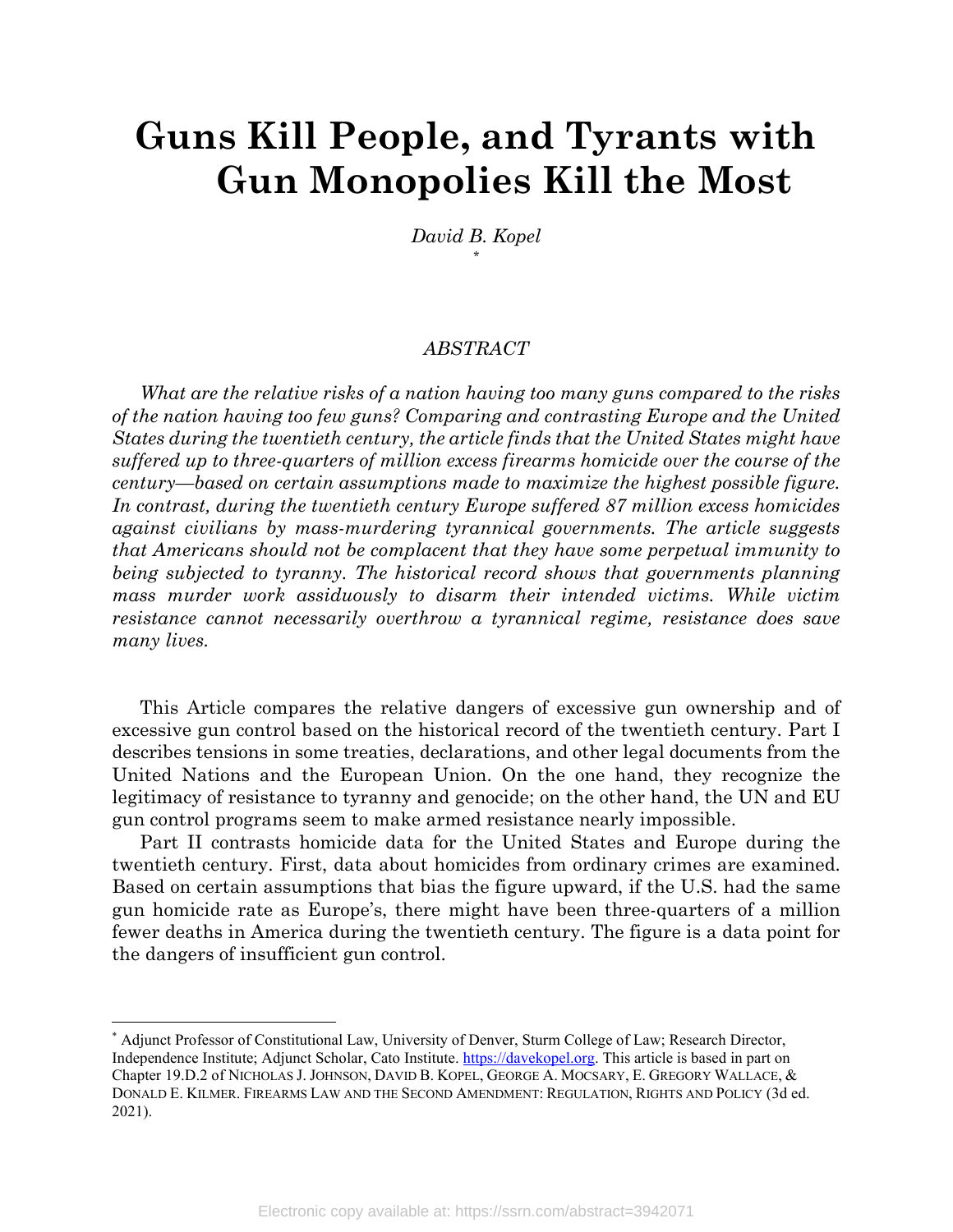Next, Part II looks more broadly at homicide, to include homicides perpetrated by governments, such as the Hitler or Stalin regimes. In Europe in the twentieth century, states murdered about 87.1 million people. Globally, governments murdered well over 200 million people. The figure does not include combat deaths from wars.

As Part III explains, totalitarian governments are the most likely to perpetrate mass murder. The Part argues against the complacent belief that any nation, including the United States, is immune from the dangers of being taken over by a murderous government. The historical record shows that risks are very broad.

Part IV shows that governments intent on mass murder prioritize victim disarmament because they consider it to a serious impediment to mass murder and tyrannical rule.

Finally, Part V examines the efficacy of citizen arms against mass murdering governments. Citizen arms are most effective as deterrents. However, even without changing the regime, the twentieth century shows that armed resistance can accomplish a great deal and save many lives. The Conclusion suggests that the UN and EU adopt a more balanced gun control policy, recognizing the value of citizen arms in protecting the public from tyranny and mass murder.

- I. CONTRADICTIONS IN UN AND EU POLICIES
- A. Human Rights and Anti-Genocide Treaties and Declarations

The United Nations and the European Union have formally recognized that people must defend themselves, including against tyrannical or genocidal governments. In 1948, the UN General Assembly adopted the Universal Declaration of Human Rights states:

Whereas it is essential, if man is not to be compelled to have recourse, as a last resort, to rebellion against tyranny and oppression, that human rights should be protected by the rule of  $law...$ <sup>[1](#page-1-0)</sup>

The UN's declaration was not a novelty. According to France's 1789 Declaration of the Rights of Man: "The aim of all political association is the preservation of the natural and imprescriptible rights of man. These rights are liberty, property, security, and resistance to oppression."[2](#page-1-1)

Shortly before adopting the Universal Declaration of Human Rights, the General Assembly adopted the Convention on the Prevention and Punishment of the Crime of Genocide.<sup>[3](#page-1-2)</sup> While the Universal Declaration is a statement of principles, the Genocide Convention is binding international law among nations that adopt it. The Genocide Convention established two distinct legal duties: to *prevent* genocide, and to *punish* genocide.<sup>[4](#page-1-3)</sup> Because genocide is illegal, a person

<span id="page-1-0"></span><sup>&</sup>lt;sup>1</sup> Universal Declaration of Human Rights, G.A. Res. 217A, at pmbl., U.N. GAOR, 3d Sess., 1st plen. mtg., U.N. Doc A/810 (Dec. 12, 1948).

<span id="page-1-1"></span><sup>2</sup> National Assembly of France, Declaration of the Rights of Man art. 2 (Aug. 26, 1789).

<span id="page-1-2"></span><sup>3</sup> Convention on the Prevention and Punishment of the Crime of Genocide art. 1, opened for signature Dec. 9, 1948, 102 Stat. 3045, 78 U.N.T.S. 277 [hereinafter Genocide Convention].

<span id="page-1-3"></span><sup>4</sup> *See*, *e.g*, Application of the Convention of the Crime of Genocide (Bosn. & Herz. v. Yugo. (Serb. & Mont.)), 1993 I.C.J. 325, 443-44 (Sept. 13) (separate opinion of Judge Lauterpacht); Application of the Convention on the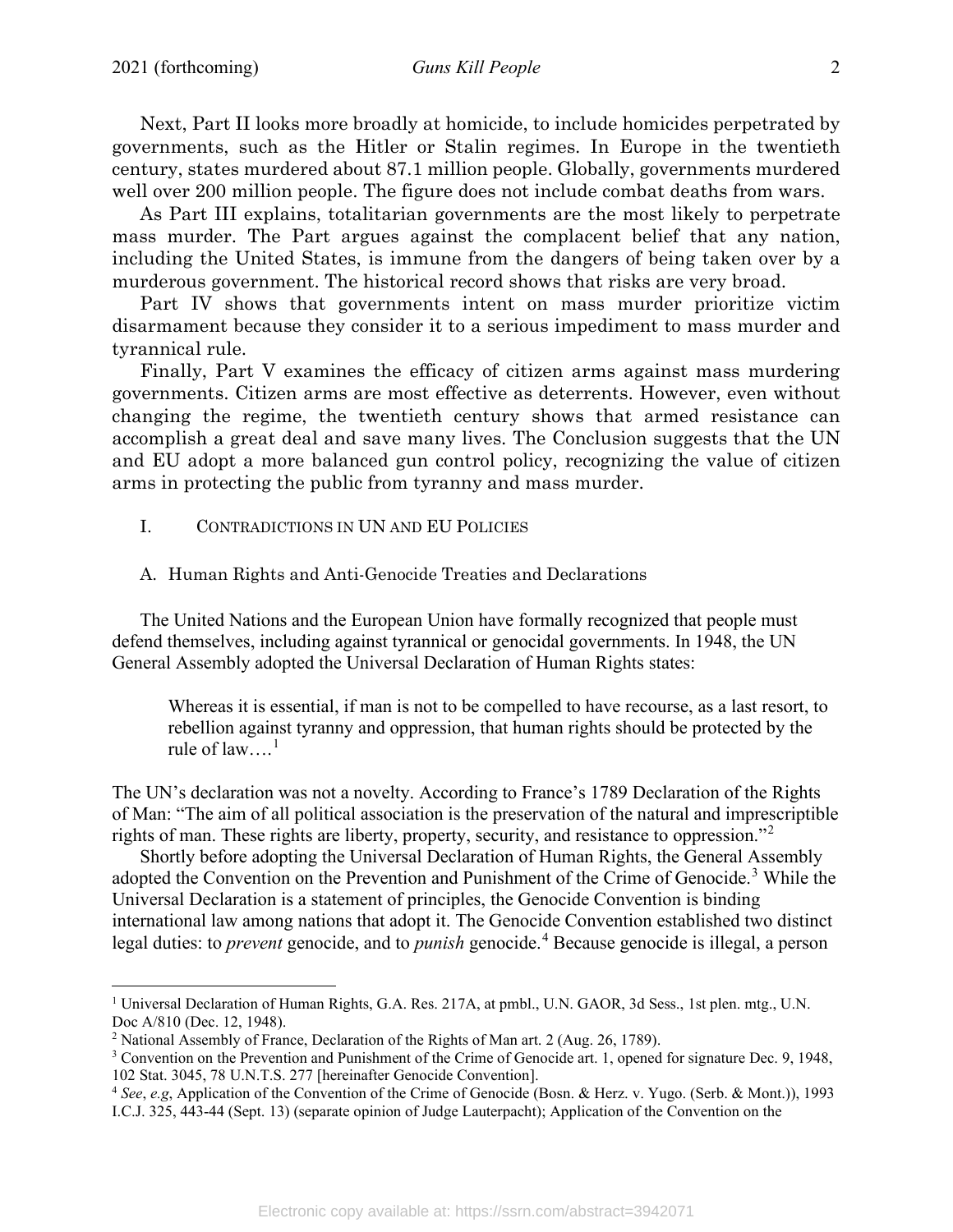or group who is being targeted for genocide has no legal obligation to cooperate with illegal acts and may resist. Or so I have argued.<sup>[5](#page-2-0)</sup>

All the nations that belong to the European Union have ratified the Genocide Convention, as has the United States.<sup>[6](#page-2-1)</sup> The European Convention on Human Rights (ECHR) recognizes the legitimacy of lethal force in defense of oneself or another person against unlawful violence:

Everyone's right to life shall be protected by law. No one shall be deprived of his life intentionally save in the execution of a sentence of a court following his conviction of a crime for which this penalty is provided by law.

Deprivation of life shall not be regarded as inflicted in contravention of this article when it results from the use of force which is no more than absolutely necessary:

(a) in defence of any person from unlawful violence;

(b) in order to effect a lawful arrest or to prevent escape of a person lawfully detained;

(c) in action lawfully taken for the purpose of quelling a riot or insurrection[.7](#page-2-2)

The ECHR's language is not limited to defense against attempted homicide. Lethal force may be used against "unlawful violence"—such as attempted rape, mayhem, or robbery. The ECHR does not limit *who* defensive force may be used against. The language applies equally to a rapist in a parking garage or to government official herding people onto trains to send them to a slave labor camp.<sup>[8](#page-2-3)</sup>

B. UN and European Gun Control

Twenty-three UN entities are now involved in gun control.<sup>[9](#page-2-4)</sup> One pillar of the UN's gun control work is the Programme of Action to Prevent, Combat and Eradicate the Illicit Trade in Small Arms and Light Weapons in All Its Aspects, adopted at a July 2001 conference.<sup>[10](#page-2-5)</sup> Nothing in the PoA acknowledges any legitimacy for firearms possession by citizens. The PoA is not legally binding, even among signatories.

In 2013 the UN General Assembly adopted the Arms Trade Treaty (ATT).<sup>[11](#page-2-6)</sup> The ATT preamble declares the ATT to be "mindful of" the legitimate use of firearms for "recreational,

Prevention and Punishment of the Crime of Genocide (Bosn. & Herz. v. Yugo. (Serb. & Mont.), 2001 I.C.J. 572 (Sept. 10).

<span id="page-2-0"></span><sup>5</sup> *See* David B. Kopel, Paul Gallant & Joanne D. Eisen, *Is Resisting Genocide a Human Right?* 81 NOTRE DAME L. REV. 1275 (2006).

<span id="page-2-1"></span><sup>6</sup> The UN's official list of ratifying nations is available at

<span id="page-2-2"></span>[https://treaties.un.org/Pages/ViewDetails.aspx?src=IND&mtdsg\\_no=IV-1&chapter=4&clang=\\_en.](https://treaties.un.org/Pages/ViewDetails.aspx?src=IND&mtdsg_no=IV-1&chapter=4&clang=_en) <sup>7</sup> European Convention on Human Rights, 213 U.N.T.S. 222, art. 2.

<span id="page-2-3"></span><sup>8</sup> For case law and scholarship on ECHR article 2, *see* T. MARKUS FUNK, RETHINKING SELF-DEFENCE: THE 'ANCIENT RIGHTS" RATIONALE DISENTANGLED 120-23 (2021).

<span id="page-2-4"></span><sup>9</sup> They are coordinated by the UN's Coordinating Action on Small Arms (CASA). *See* United Nations, Office for Disarmament Affairs, *UN launches new International Small Arms Control Standards*, Aug. 29, 2012.

<span id="page-2-5"></span><sup>&</sup>lt;sup>10</sup> Programme of Action to Prevent, Combat and Eradicate the Illicit Trade in Small Arms and Light Weapons in All Its Aspects, UN doc. A/CONF.192/15[. https://www.un.org/events/smallarms2006/pdf/192.15%20\(E\).pdf.](https://www.un.org/events/smallarms2006/pdf/192.15%20(E).pdf)

<sup>&</sup>quot;Program" is spelled "programme" because the UN, like most of the world, adheres to British spelling.

<span id="page-2-6"></span><sup>11</sup> Arms Trade Treaty, Sept. 25, 2013, 3012 U.N.T.S. 52373.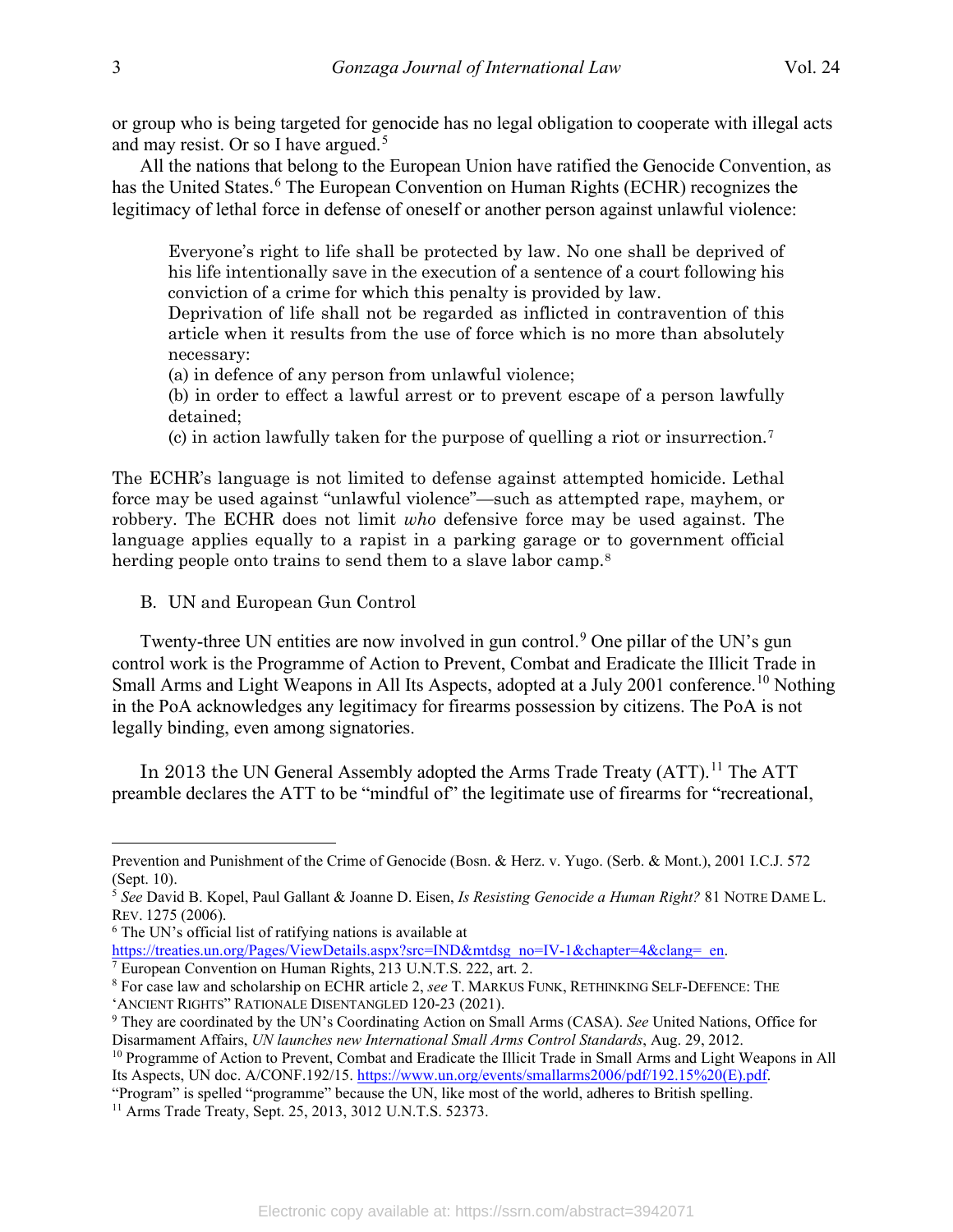cultural, historical, and sporting activities, where. . .permitted or protected by law."[12](#page-3-0) Defensive gun ownership is not acknowledged.[13](#page-3-1) As a treaty, the ATT is legally binding for nations that have ratified.

The PoA titles itself to be about "Illicit Trade." The "Arms Trade Treaty" sets conditions for lawful trade. Based on the names, one might think that neither would have much to do with possession of firearms by citizens wholly within a nation. The texts of the PoA and ATT have much ambiguous language that can be interpreted in favor of domestic gun control, but the documents set no standards.

The UN, however, has created model rules for domestic gun control: the International Small Arms Control Standards (ISACS).<sup>[14](#page-3-2)</sup> Although ISACS do not in themselves have the force of law, the UN states that they are how the ATT and PoA should be implemented.[15](#page-3-3) In Europe, ISACS is implemented by European Firearms Directives, which are issued by the European Council and European Parliament.<sup>[16](#page-3-4)</sup> The directives require EU national governments to enact many specific restrictive laws. Among them:

- "Firearms and their ammunition shall not be readily accessible together."<sup>[17](#page-3-5)</sup>
- "Member States shall ensure that all firearms may be linked to their owner at any moment."<sup>[18](#page-3-6)</sup>

The above provisions impair self-defense in two ways. First, by making home defense impossible in a sudden emergency, with gun and ammunition stored separately.

Second, by making it easy for a dictatorial government to confiscate guns, so as to prevent resistance to tyranny or genocide.

According to the Universal Declaration of Human Rights and the Genocide Convention, tyranny and genocide must be prevented and resisted. The two documents proclaim high principles, while gun control initiatives such as ISACS also aim for a high principle: saving lives. As gun control advocates point out, gun homicide rates in the United States are higher than in Europe. Gun control laws in the United States are and long have been less restrictive than in Europe.

What are the relative dangers of having too many guns (as arguably in America) compared to having too little armed self-defense (as arguably in Europe)? The next Part of this Article considers data over the course of the twentieth century.

<span id="page-3-0"></span><sup>12</sup> *Id.* pmbl.

<span id="page-3-1"></span><sup>13</sup> *Id.*

<span id="page-3-2"></span><sup>&</sup>lt;sup>14</sup> *See* National regulation of civilian access to small arms and light weapons, ISACS 03.30 (June 11, 2015). [https://www.ohchr.org/Documents/Issues/RuleOfLaw/CivilianAcquisition/UNAgencies\\_IO/International%20Small](https://www.ohchr.org/Documents/Issues/RuleOfLaw/CivilianAcquisition/UNAgencies_IO/International%20Small%20Arms%20Control%20Standards%20Inter-Agency%20Support%20Unit.pdf)<br>%20Arms%20Control%20Standards%20Inter-Agency%20Support%20Unit.pdf

<span id="page-3-3"></span><sup>&</sup>lt;sup>15</sup> [https://web.archive.org/web/20190408124741/http://www.smallarmsstandards.org/about-isacs.html.](https://web.archive.org/web/20190408124741/http:/www.smallarmsstandards.org/about-isacs.html)<br><sup>16</sup> [EU 2017/853](https://eur-lex.europa.eu/eli/dir/2017/853/oj) (May 17, 2017). The order also applies to the non-EU states of Switzerland, Norway, Iceland, and

<span id="page-3-4"></span>Liechtenstein, because they are part of the Schengen Area, a zone that allows international travel within Europe without border checks. *Id.* at pmbl. (35)-(37).

<span id="page-3-5"></span><sup>17</sup> *Id.* art. art. 5a.

<span id="page-3-6"></span><sup>18</sup> *Id.* art 4, para. 5.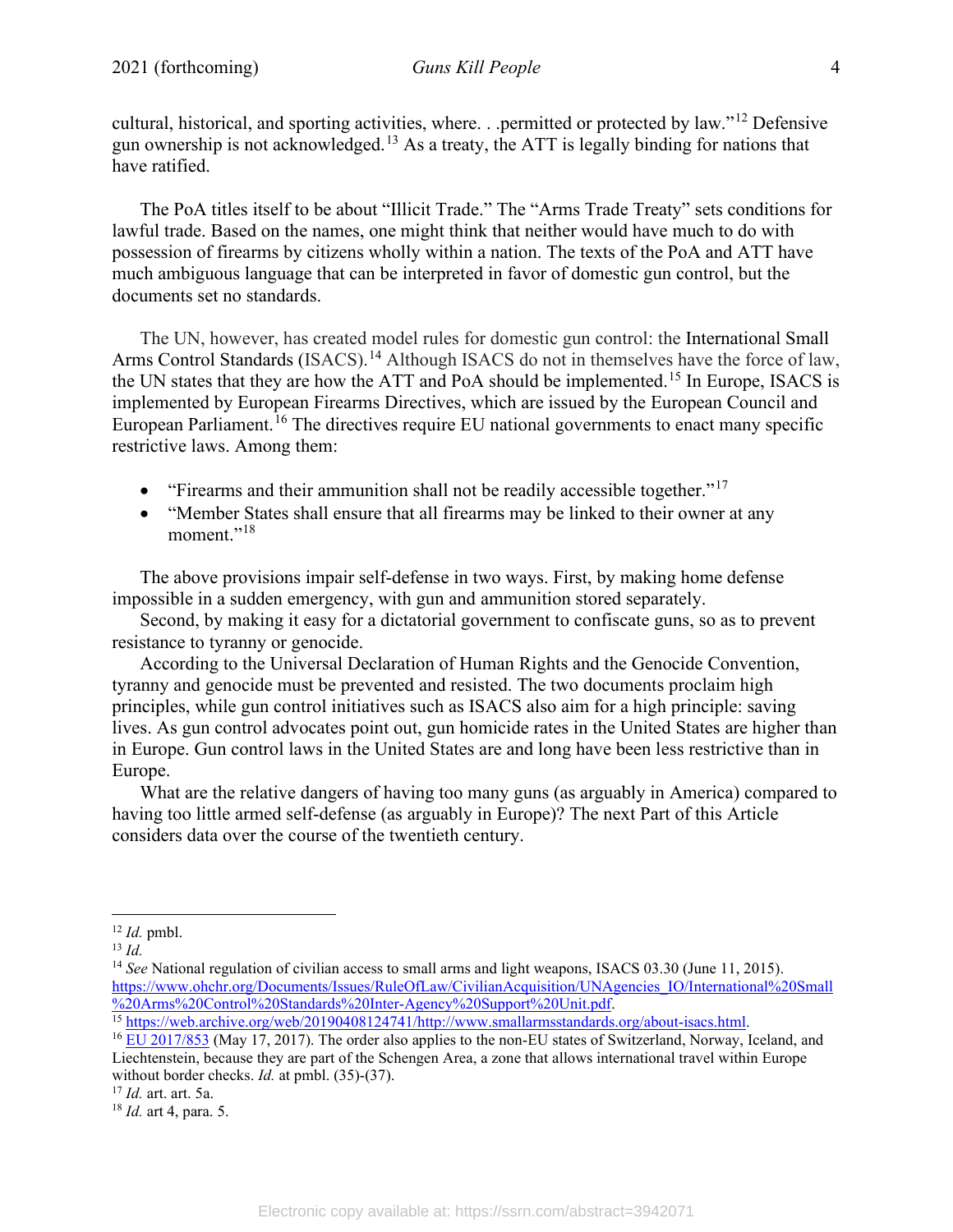#### II. THE SCOPE OF THE HOMICIDE PROBLEM

One way to compare the different risks of different policies is to consider long-term homicide totals. What if U.S. gun homicide rates in the twentieth century had been as low as European gun homicide rates in that century? The largest global dataset for firearms homicide was published by the Journal of the American Medical Association (*JAMA*) in 2018.[19](#page-4-0) The relevant data, for 1990 to 2016, are online in supplemental [eTable9.](https://cdn.jamanetwork.com/ama/content_public/journal/jama/937477/joi180081supp1_prod.pdf?Expires=2147483647&Signature=hy3pL4E76UduKURDQHYTBbcopYMhvZO8ylQNPz9R2AQW9VbMnpwZ0K0VNO7kVJx8RR0JRFBLLvggr-Z8ggTKqkeSanb1OPd7A7I92APmKerRowlNI-4oNWglZV7qQxAtQKzOsnflEPWe92NjF2agkaQCe1j9Ri0M3-pAVMVjbXBhhE3ROlX-oSxnBTYBGiB6ldy6tbF8Sr0TFVWJsn%7EKa9eV19rwMSkvH%7EM3j3M-mjSu946wP%7EBazW0ZEjiadX4kBcfQaxHnqFA98UJRrWHnRHGZYRQ6UqIZmnUqn70u%7ETVN0UVEpRoblnu5erbf-cdzIO5ZtcaOSLsxojyAFAP0Jg__&Key-Pair-Id=APKAIE5G5CRDK6RD3PGA)[20](#page-4-1) Using the twentieth-century data, 1990 to 2000, the average adjusted U.S. homicide rate was 5.06 per 100,000 population. The average in Western Europe was 0.46, and in Eastern Europe 2.24, yielding a European average of 1.35. The difference between 5.06 is 3.71. In other there were 3.71 more gun homicides annually in the United States, per  $100,000$  population.<sup>[21](#page-4-2)</sup> If instead of using the 1990-2000, we use only the data year with highest U.S. gun homicide rate, the year 1990, the U.S.-Europe difference is 4.65.<sup>[22](#page-4-3)</sup> Stated another way, in 1990 there were 465 more gun homicides per ten million population than in Europe. Extrapolate the 1990 rate for the U.S. population from 1901 to 2000: over the century, there were 745,162 more gun homicides in American than there would have been if the U.S. had the European rate of gun homicide.[23](#page-4-4)

It could be pointed out that some firearms homicides are justifiable. For example, a citizen or a police officer shoots someone who is about to kill them. But assume there were no justifiable homicides. It could also be pointed out that if a firearm were not available, the criminal might have used another means to kill. For example, in a domestic homicide, there are many ways for a big man to kill a small woman, including knives or hands. Assume that the substitution rate would have been zero. In other words, assume that every one of the 745,000 excess U.S. gun homicides would not have been a homicide if the United States had adopted European-style gun control.

An objection to the 745,000 figure is that it ignores the crime-preventive effect of firearms ownership. About three-quarters of defensive gun uses (DGUs) do not even

<span id="page-4-0"></span><sup>&</sup>lt;sup>19</sup> M. Naghavi et al., *[Global Mortality from Firearms, 1990-2016](https://cdn.jamanetwork.com/journals/jama/fullarticle/2698492)*, 320 JAMA 792 (2018). 20

<span id="page-4-1"></span>[https://cdn.jamanetwork.com/ama/content\\_public/journal/jama/937477/joi180081supp1\\_prod.pdf?Expires=2147483](https://cdn.jamanetwork.com/ama/content_public/journal/jama/937477/joi180081supp1_prod.pdf?Expires=2147483647&Signature=hy3pL4E76UduKURDQHYTBbcopYMhvZO8ylQNPz9R2AQW9VbMnpwZ0K0VNO7kVJx8RR0JRFBLLvggr-Z8ggTKqkeSanb1OPd7A7I92APmKerRowlNI-4oNWglZV7qQxAtQKzOsnflEPWe92NjF2agkaQCe1j9Ri0M3-pAVMVjbXBhhE3ROlX-oSxnBTYBGiB6ldy6tbF8Sr0TFVWJsn%7EKa9eV19rwMSkvH%7EM3j3M-mjSu946wP%7EBazW0ZEjiadX4kBcfQaxHnqFA98UJRrWHnRHGZYRQ6UqIZmnUqn70u%7ETVN0UVEpRoblnu5erbf-cdzIO5ZtcaOSLsxojyAFAP0Jg__&Key-Pair-Id=APKAIE5G5CRDK6RD3PGA) [647&Signature=hy3pL4E76UduKURDQHYTBbcopYMhvZO8ylQNPz9R2AQW9VbMnpwZ0K0VNO7kVJx8RR](https://cdn.jamanetwork.com/ama/content_public/journal/jama/937477/joi180081supp1_prod.pdf?Expires=2147483647&Signature=hy3pL4E76UduKURDQHYTBbcopYMhvZO8ylQNPz9R2AQW9VbMnpwZ0K0VNO7kVJx8RR0JRFBLLvggr-Z8ggTKqkeSanb1OPd7A7I92APmKerRowlNI-4oNWglZV7qQxAtQKzOsnflEPWe92NjF2agkaQCe1j9Ri0M3-pAVMVjbXBhhE3ROlX-oSxnBTYBGiB6ldy6tbF8Sr0TFVWJsn%7EKa9eV19rwMSkvH%7EM3j3M-mjSu946wP%7EBazW0ZEjiadX4kBcfQaxHnqFA98UJRrWHnRHGZYRQ6UqIZmnUqn70u%7ETVN0UVEpRoblnu5erbf-cdzIO5ZtcaOSLsxojyAFAP0Jg__&Key-Pair-Id=APKAIE5G5CRDK6RD3PGA) [0JRFBLLvggr-Z8ggTKqkeSanb1OPd7A7I92APmKerRowlNI-](https://cdn.jamanetwork.com/ama/content_public/journal/jama/937477/joi180081supp1_prod.pdf?Expires=2147483647&Signature=hy3pL4E76UduKURDQHYTBbcopYMhvZO8ylQNPz9R2AQW9VbMnpwZ0K0VNO7kVJx8RR0JRFBLLvggr-Z8ggTKqkeSanb1OPd7A7I92APmKerRowlNI-4oNWglZV7qQxAtQKzOsnflEPWe92NjF2agkaQCe1j9Ri0M3-pAVMVjbXBhhE3ROlX-oSxnBTYBGiB6ldy6tbF8Sr0TFVWJsn%7EKa9eV19rwMSkvH%7EM3j3M-mjSu946wP%7EBazW0ZEjiadX4kBcfQaxHnqFA98UJRrWHnRHGZYRQ6UqIZmnUqn70u%7ETVN0UVEpRoblnu5erbf-cdzIO5ZtcaOSLsxojyAFAP0Jg__&Key-Pair-Id=APKAIE5G5CRDK6RD3PGA)

[<sup>4</sup>oNWglZV7qQxAtQKzOsnflEPWe92NjF2agkaQCe1j9Ri0M3-pAVMVjbXBhhE3ROlX](https://cdn.jamanetwork.com/ama/content_public/journal/jama/937477/joi180081supp1_prod.pdf?Expires=2147483647&Signature=hy3pL4E76UduKURDQHYTBbcopYMhvZO8ylQNPz9R2AQW9VbMnpwZ0K0VNO7kVJx8RR0JRFBLLvggr-Z8ggTKqkeSanb1OPd7A7I92APmKerRowlNI-4oNWglZV7qQxAtQKzOsnflEPWe92NjF2agkaQCe1j9Ri0M3-pAVMVjbXBhhE3ROlX-oSxnBTYBGiB6ldy6tbF8Sr0TFVWJsn%7EKa9eV19rwMSkvH%7EM3j3M-mjSu946wP%7EBazW0ZEjiadX4kBcfQaxHnqFA98UJRrWHnRHGZYRQ6UqIZmnUqn70u%7ETVN0UVEpRoblnu5erbf-cdzIO5ZtcaOSLsxojyAFAP0Jg__&Key-Pair-Id=APKAIE5G5CRDK6RD3PGA)[oSxnBTYBGiB6ldy6tbF8Sr0TFVWJsn~Ka9eV19rwMSkvH~M3j3M-](https://cdn.jamanetwork.com/ama/content_public/journal/jama/937477/joi180081supp1_prod.pdf?Expires=2147483647&Signature=hy3pL4E76UduKURDQHYTBbcopYMhvZO8ylQNPz9R2AQW9VbMnpwZ0K0VNO7kVJx8RR0JRFBLLvggr-Z8ggTKqkeSanb1OPd7A7I92APmKerRowlNI-4oNWglZV7qQxAtQKzOsnflEPWe92NjF2agkaQCe1j9Ri0M3-pAVMVjbXBhhE3ROlX-oSxnBTYBGiB6ldy6tbF8Sr0TFVWJsn%7EKa9eV19rwMSkvH%7EM3j3M-mjSu946wP%7EBazW0ZEjiadX4kBcfQaxHnqFA98UJRrWHnRHGZYRQ6UqIZmnUqn70u%7ETVN0UVEpRoblnu5erbf-cdzIO5ZtcaOSLsxojyAFAP0Jg__&Key-Pair-Id=APKAIE5G5CRDK6RD3PGA)

[mjSu946wP~BazW0ZEjiadX4kBcfQaxHnqFA98UJRrWHnRHGZYRQ6UqIZmnUqn70u~TVN0UVEpRoblnu5erb](https://cdn.jamanetwork.com/ama/content_public/journal/jama/937477/joi180081supp1_prod.pdf?Expires=2147483647&Signature=hy3pL4E76UduKURDQHYTBbcopYMhvZO8ylQNPz9R2AQW9VbMnpwZ0K0VNO7kVJx8RR0JRFBLLvggr-Z8ggTKqkeSanb1OPd7A7I92APmKerRowlNI-4oNWglZV7qQxAtQKzOsnflEPWe92NjF2agkaQCe1j9Ri0M3-pAVMVjbXBhhE3ROlX-oSxnBTYBGiB6ldy6tbF8Sr0TFVWJsn%7EKa9eV19rwMSkvH%7EM3j3M-mjSu946wP%7EBazW0ZEjiadX4kBcfQaxHnqFA98UJRrWHnRHGZYRQ6UqIZmnUqn70u%7ETVN0UVEpRoblnu5erbf-cdzIO5ZtcaOSLsxojyAFAP0Jg__&Key-Pair-Id=APKAIE5G5CRDK6RD3PGA) [f-cdzIO5ZtcaOSLsxojyAFAP0Jg\\_\\_&Key-Pair-Id=APKAIE5G5CRDK6RD3PGA](https://cdn.jamanetwork.com/ama/content_public/journal/jama/937477/joi180081supp1_prod.pdf?Expires=2147483647&Signature=hy3pL4E76UduKURDQHYTBbcopYMhvZO8ylQNPz9R2AQW9VbMnpwZ0K0VNO7kVJx8RR0JRFBLLvggr-Z8ggTKqkeSanb1OPd7A7I92APmKerRowlNI-4oNWglZV7qQxAtQKzOsnflEPWe92NjF2agkaQCe1j9Ri0M3-pAVMVjbXBhhE3ROlX-oSxnBTYBGiB6ldy6tbF8Sr0TFVWJsn%7EKa9eV19rwMSkvH%7EM3j3M-mjSu946wP%7EBazW0ZEjiadX4kBcfQaxHnqFA98UJRrWHnRHGZYRQ6UqIZmnUqn70u%7ETVN0UVEpRoblnu5erbf-cdzIO5ZtcaOSLsxojyAFAP0Jg__&Key-Pair-Id=APKAIE5G5CRDK6RD3PGA)

<span id="page-4-2"></span> $21$  Table E9 presents the age-adjusted data are presented in five-year intervals. For the U.S.: 5.57 in 1990, 5.27 in 1995, 4.33 in 2000. Average is 5.06. The Western Europe figures for the same years are 0.53, 0.46, and 0.38; average is 0.46. The Eastern European figures are 1.31, 3, and 2.44; average is 2.24. Decade average of Western and Eastern Europe (weighting each equally) is 1.35. Thus, the 1990 to 2000 decade-long annual average difference between the U.S. and Europe is 5.06 minus 1.35 = 4.71.

<span id="page-4-3"></span><sup>22</sup> *See* previous note.

<span id="page-4-4"></span><sup>&</sup>lt;sup>23</sup> Of course, it would be ideal if the *JAMA* data started in 1901, rather than in 1990. For simplicity, the calculations assume a straight linear increase for U.S. population between one decennial census and the next.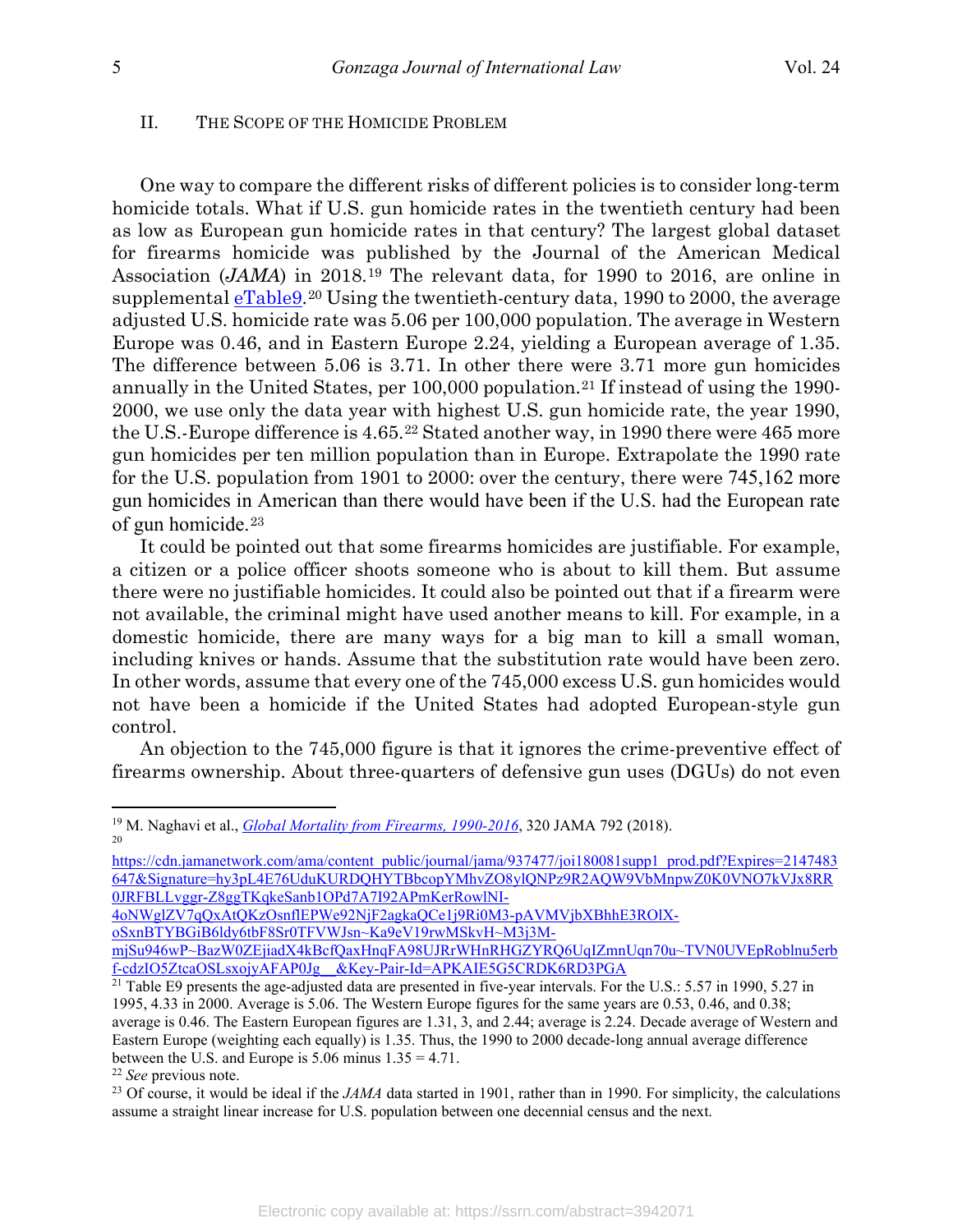involve a shot being fired; the mere display of a defensive firearm is sufficient for the criminal to decide to desist.[24](#page-5-0) Substantial research indicates that the number of DGUs in the United States annually is at least several hundred thousand, and perhaps over a million.[25](#page-5-1) On the other hand, data from a federal survey that does not ask respondents about defensive gun use, but does allow them to voluntarily bring it up, yields a DGU figure around a hundred thousand.[26](#page-5-2) Assume that the number of DGUs is zero.

By making the above assumptions, we keep the 745,000 figure intact. It is a number that is certainly too high, and therefore it is not an underestimate. So with certain assumption, the failure of the United States to adopt European gun control was responsible for about three-quarters of a million excess deaths in the United States in the twentieth century.

Seven hundred and forty-five thousand is a very large number. It is, however, a much smaller number, by more than two orders of magnitude, than the number of Europeans killed by their governments in the twentieth century. Homicide statistics, such as those in the *JAMA* article, usually only count murders by individuals or small groups. Serial killers or mass shooters may murder several dozen people. Arsonists or bombers, even more. Yet in the aggregate, individual criminals, small gangs, or organized crime syndicates—all combined—perpetrate vastly less homicide than do criminal governments.

After all, government exists because it is a means to organize large numbers of people for collective action. Government can take on huge projects, such as building thousands of miles of interstate highways, or operating schools for millions of students. The same ability to operate at large scale means that when a government decides to murder millions of people, it can. An individual or a group of individuals who would like to murder millions has no practical means to do so. But a national ruler who decides to murder millions often does have the means. If you are counting murders, and you don't count murder by government, you have missed most of the

<span id="page-5-0"></span><sup>24</sup> *See* Gary Kleck & Marc Gertz, *Armed Resistance to Crime: The Prevalence and Nature of Self-Defense with a Gun*, 86 J. Crim. L. & Criminology 150, 175 (1995) (76 percent).

<span id="page-5-1"></span><sup>25</sup> The Kleck & Gertz survey found 2.2 to 2.5 million annually. *Id.* at 162. Replication, with some modifications, by Philip Cook and Jen Ludwig yielded a figure of 1.46 million. Philip Cook & Jens Ludwig, *Guns in America: Results of a Comprehensive National Survey of Firearms Ownership and Use* 62-63 (1996). Cook and Ludwig argued that their own study produced implausibly high numbers, and they adopted the novel (for them) position that it was impossible to accurately measure DGUs. *Id.* at 68-75. For a response, see Gary Kleck, *Has the Gun Deterrence Hypothesis Been Discredited?*, 10 J. Firearms & Pub. Pol'y 65 (1998). Unbeknownst to almost everyone in the late 1990s, the Centers for Disease Control conducted its own DGU study. The results indicate likely more than one million DGUs annually. The study was never released and was kept secret until decades later, when someone leaked it. The CDC denied that it had suppressed its own research; rather CDC said that it was still working the data analysis and would release the study when the internal work was finished. *See* Brian Doherty, *A Second Look at a Controversial Study About Defensive Gun Use,* Reason.com (Sept. 4, 2018). As of 2021, that internal review apparently remains a low priority. Since all three studies were conducted in the 1990s, when crime was higher than today, estimates for current DGUs should be adjusted proportionately; if crime is about 50 percent less today, than annual DGUs would also presumably be about 50 percent lower.

<span id="page-5-2"></span><sup>26</sup> *See* Jacob Sullum, *[A Survey Not Designed to Measure Defensive Gun Use Finds Little of It,](https://reason.com/2015/09/07/a-survey-thats-not-designed-to-measure-d/)* Reason.com (Sept. 7, 2015).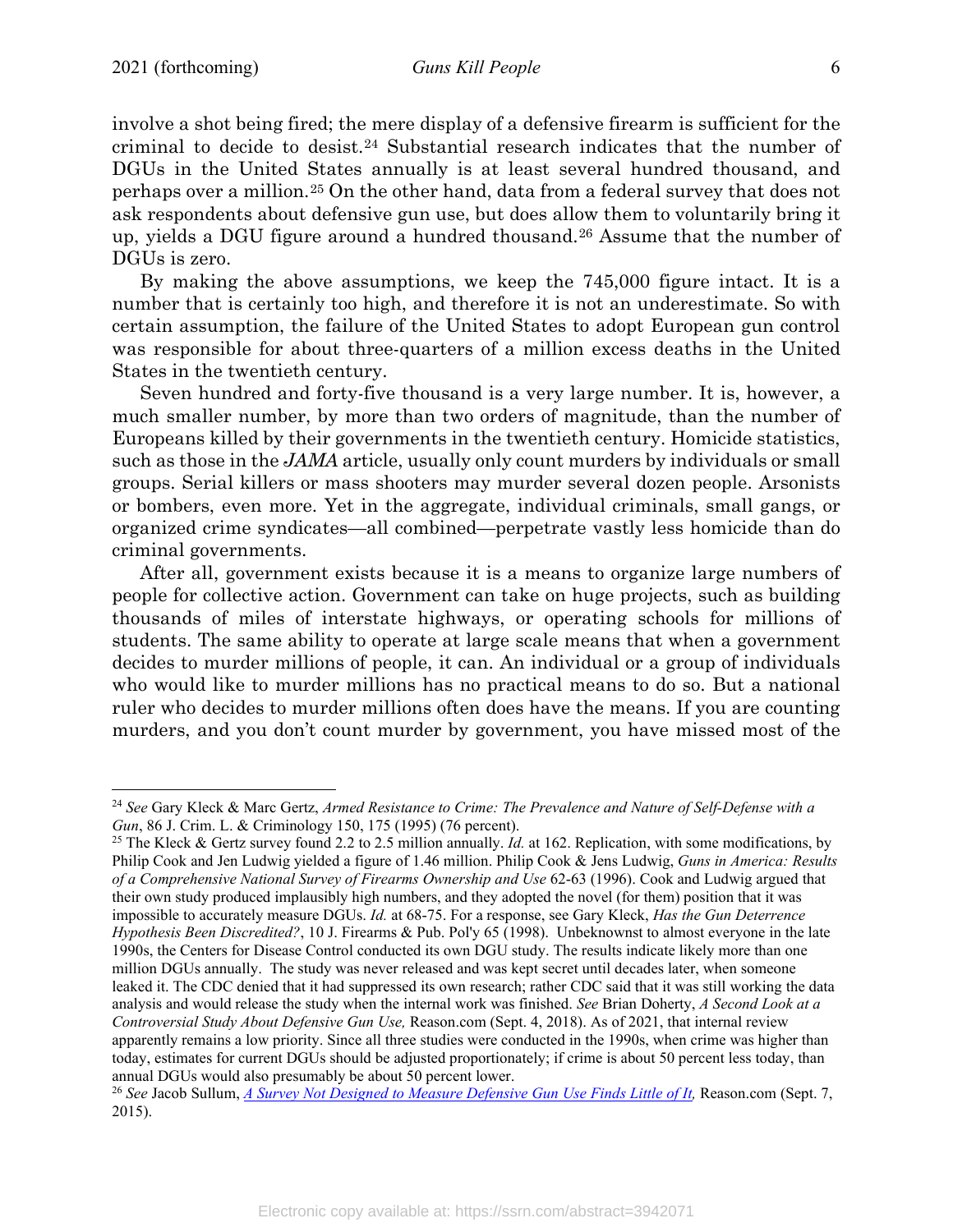murders. An intentional killing of a human being with malice aforethought is murder, whether the murderer is an individual or a large organization, such as a government.

What is the size of murder by government? Comprehensive data were assembled by University of Hawaii political science professor Rudolph J. Rummel. He wrote one book on each of the three most lethal regimes of the twentieth century: Communist China, the Soviet Union, and National Socialist Germany.[27](#page-6-0) Then he wrote another book covering the 15 most lethal regimes.<sup>[28](#page-6-1)</sup> Finally, he gathered data from all other nations, combined them with the nations he had already studied, and published *Statistics of Democide* in 1998.[29](#page-6-2) He continued to refine the data on his University of Hawaii website, *Power Kills*.[30](#page-6-3) Although Professor Rummel has passed away, the website is still available to the public.

Before examining the data, some caveats should be mentioned. First, Professor Rummel only gathered data for 1900 to 1987. As he acknowledges, "post-1987 democides by Iraq, Iran, Burundi, Serbian and Bosnian Serbs, Bosnia, Croatia, Sudan, Somalia, the Khmer Rouge guerrillas, Armenia, Azerbaijan, and others" are not included in his data.[31](#page-6-4)

Second, Rummel's data undercount death by government because they do not include battlefield deaths. So for example, the death figure for the Nazi regime in Germany does not include the millions of soldiers who died on battlefields all over Europe in a war started by that regime. Rummel does include military killings in violation of the Geneva Conventions, such as "the intentional bombing of a hospital, shooting of captured POWs, using civilians for target practice, shelling a refugee column, indiscriminate bombing of a village, and the like."[32](#page-6-5)

Third, Rummel's figures are not about "genocide," as defined in the Genocide Convention, but rather about what he calls "democide." Not all of mass murders by government are "genocide" in the narrowest legal sense. At the insistence of the Soviet Union, the Genocide Convention only addressed "acts committed with intent to destroy, in whole or in part, a national, ethnical, racial or religious group, as such."[33](#page-6-6) Thus, mass killings of economic classes or political dissenters are not "genocide," according to the Genocide Convention. The definition omits many mass killings by government, including by Stalin's regime. He killed millions of Ukrainian farmers not because of their ethnicity, but because they wanted to owned small plots of land rather than laboring as modern serfs on state farms.[34](#page-6-7)

Accordingly, Professor Rummel coined the word "democide" to denote all mass murder by government, regardless of whether the victims were selected for ethnicity,

<span id="page-6-0"></span><sup>&</sup>lt;sup>27</sup> R.J. RUMMEL, CHINA'S BLOODY CENTURY: GENOCIDE AND MASS MURDER SINCE 1900 (2017) (1991); R.J. RUMMEL, LETHAL POLITICS: SOVIET GENOCIDE AND MASS MURDER SINCE 1917 (1990); R.J. RUMMEL, DEMOCIDE: NAZI GENOCIDE AND MASS MURDER (1991).

<span id="page-6-1"></span><sup>28</sup> R.J. RUMMEL, DEATH BY GOVERNMENT: GENOCIDE AND MASS MURDER SINCE 1900 (2017) (1994).

<span id="page-6-2"></span><sup>29</sup> R.J. RUMMEL, STATISTICS OF DEMOCIDE: GENOCIDE AND MASS MURDER SINCE 1900 (1998).

<span id="page-6-3"></span><sup>30</sup> <https://www.hawaii.edu/powerkills/PERSONAL.HTM>

<span id="page-6-5"></span><span id="page-6-4"></span><sup>31</sup> RUMMEL, DEATH BY GOVERNMENT, *supra*, at xxi.

<sup>32</sup> RUMMEL, POWER KILLS: DEMOCRACY AS A METHOD OF NONVIOLENCE 98 (2017) (1997).

<span id="page-6-6"></span><sup>&</sup>lt;sup>33</sup> Convention on the Prevention and Punishment of the Crime of Genocide art. 2 (1949).

<span id="page-6-7"></span><sup>34</sup> *See*, *e.g.*, ROBERT CONQUEST, THE HARVEST OF SORROW: SOVIET COLLECTIVIZATION AND THE TERROR-FAMINE (1986).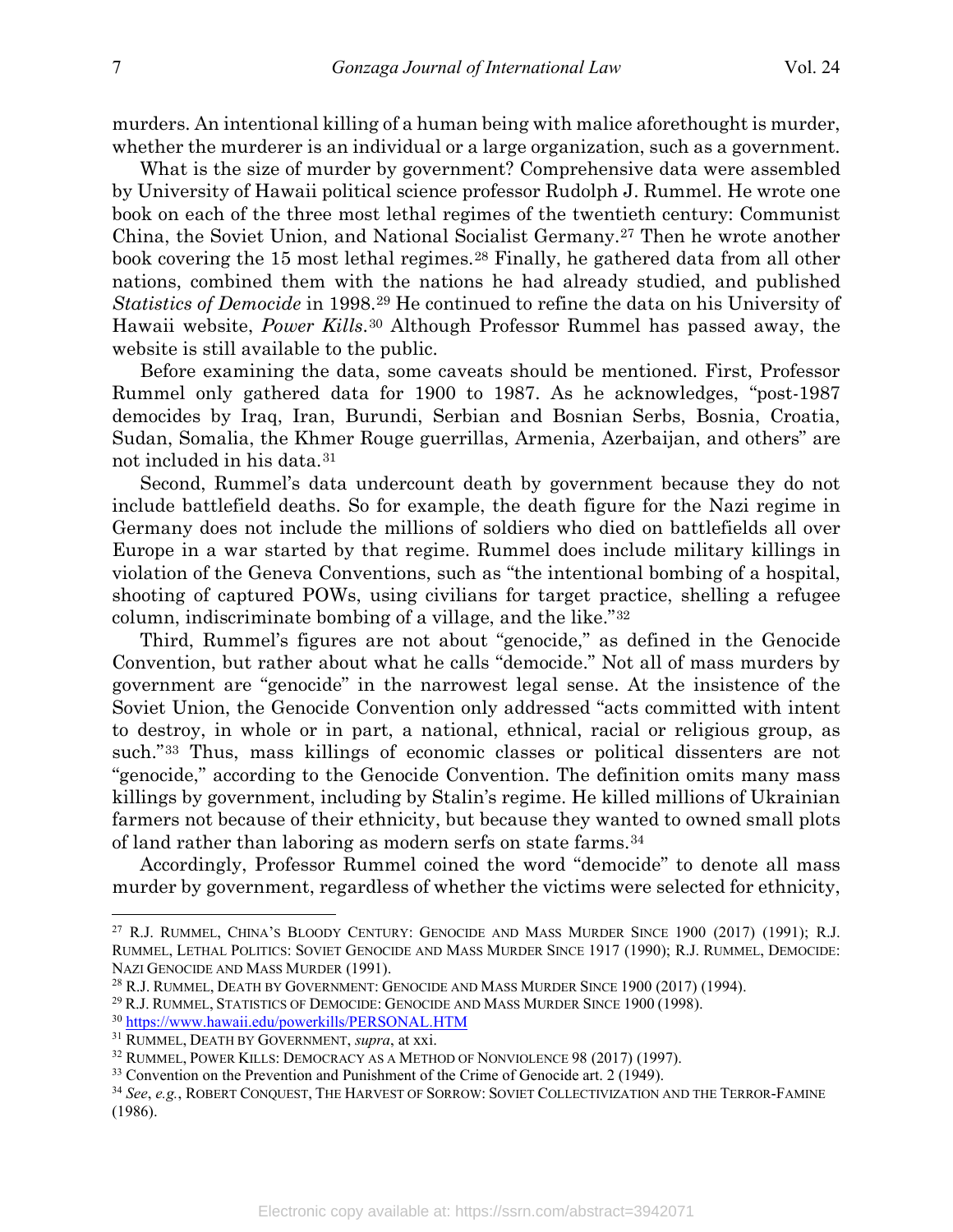politics, economics, or other reasons. This Article uses "democide" and "mass murder" as equivalent terms.

For each nation, Professor Rummel described the sources that have estimated particular killings. He then offered his own "prudent or conservative mid-range estimate, which is based on my reading of the events involved, the nature of the different estimates, and the estimates of professionals who have long studied the country or government involved."[35](#page-7-0) He cautioned that his estimates should "be viewed as rough approximations — as suggestive of an order of magnitude." He expected that future scholars would arrive at new estimates based on further research.[36](#page-7-1)

Tables 1 through 3 present some of Rummel's data. Table 1 lists the 15 deadliest regimes of the century. Table 2 covers some major European democides that were not large enough to be listed in the global top-15. Table 3 lists some other 1900-87 democides on other continents. All the data below are from Rummel, except, as indicated in the text following Table 3, for China and Cambodia.

| Regime                                       | Years   | Democide<br>(000, 000s) | Summary                                                                                                                                                                                                                                                                                                 |  |
|----------------------------------------------|---------|-------------------------|---------------------------------------------------------------------------------------------------------------------------------------------------------------------------------------------------------------------------------------------------------------------------------------------------------|--|
| Dekamurders (over 10 million victims)        |         |                         |                                                                                                                                                                                                                                                                                                         |  |
| People's<br>Public of<br>China               | 1949-87 | 87.6                    | Mao et al. communist regime. Does not<br>include 3.5 million murders by Chinese<br>communists during the 1927-49 civil war.                                                                                                                                                                             |  |
| Union of<br>Soviet<br>Socialist<br>Republics | 1917-87 | 61.9                    | Communist regime. Includes 54.8 million<br>within the Soviet Union, plus 6.9 million<br>in areas conquered by the USSR. Josef<br>Stalin's rule (1929-53) accounts for 43<br>million. On an annualized basis, the pre-<br>Stalin regime founded by Lenin was more<br>murderous than the post-Stalin one. |  |
| Germany                                      | 1933-45 | 20.9                    | National Socialist German Workers Party<br>(Nazi). Includes Hitler regime's murders<br>throughout occupied Europe. Does not<br>include WWII battle deaths.                                                                                                                                              |  |
| China                                        | 1928-49 | 10.1                    | Kuomintang party.                                                                                                                                                                                                                                                                                       |  |
| <b>Megamurders</b> (over 1 million victims)  |         |                         |                                                                                                                                                                                                                                                                                                         |  |
| Japan                                        | 1936-45 | 6.0                     | dictatorship.<br>Principally,<br>Military<br>war<br>crimes perpetrated by the Japanese army                                                                                                                                                                                                             |  |

## **TABLE 1 Mega-Murders—Over 1 Million Victims**

<span id="page-7-0"></span><sup>35</sup> RUMMEL, POWER KILLS, *supra*, at xix.

<span id="page-7-1"></span><sup>36</sup> *Id.* at xvii.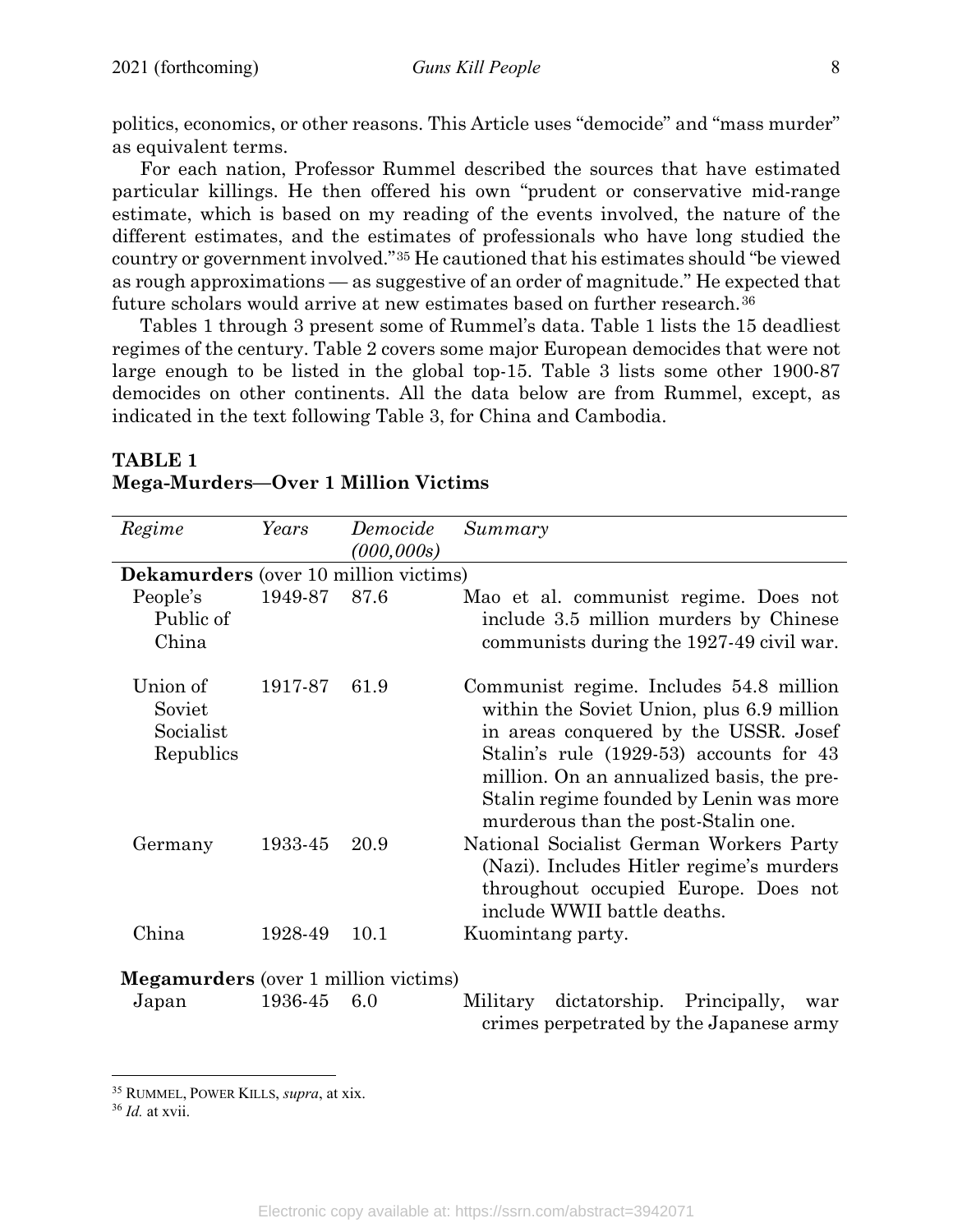against civilians in occupied nations, such as China or the Philippines.

labor by various forces in the civil wars of

| China       | 1923-49 | 3.5 | Communist revolutionary<br>before<br>army<br>victory in 1949.                                                                                                                                                                                                      |
|-------------|---------|-----|--------------------------------------------------------------------------------------------------------------------------------------------------------------------------------------------------------------------------------------------------------------------|
| Cambodia    | 1975-79 | 1.5 | Khmer Rouge communist regime. Per<br>capita, the largest democide against a<br>domestic population. Includes murders of<br>ethnic minorities, intellectuals,<br>and<br>dissidents, plus deaths from slave labor.                                                   |
| Turkey      | 1909-18 | 1.9 | Young Turks regime.<br>Military dictatorship killings of Armenians<br>and other Christians.                                                                                                                                                                        |
| Vietnam     | 1945-87 | 1.7 | Communist regime. Includes 1.1 million in<br>Vietnam and 0.6 million in Laos and<br>Cambodia. Does<br>not include battle<br>deaths.                                                                                                                                |
| Poland      | 1945-48 | 1.6 | Communist regime, post-WWII. Ethnic<br>of<br>cleansing<br>German<br>population,<br>including in former German areas given<br>to Poland after the war. Deaths mainly<br>from subhuman conditions of deportation.                                                    |
| Pakistan    | 1970-71 | 1.5 | Islamist military dictatorship. A 267-day<br>military attack by West Pakistan on East<br>Pakistan (which is now the independent<br>nation of Bangladesh). The attacks were<br>ended by Indian military intervention.<br>The figure does not include battle deaths. |
| Yugoslavia  | 1944-63 | 1.1 | Josip Broz Tito communist dictatorship.<br>Mass killings of ethnic groups and non-<br>communists in 1944-46, plus deaths in<br>slave labor camps through 1963.                                                                                                     |
|             |         |     | <b>Suspected megamurders</b> (data are less certain, so estimates are rougher)                                                                                                                                                                                     |
| North Korea | 1948-87 | 1.7 | absolute<br>family's<br>Sung<br>communist<br>monarchy. Includes killings of prisoners<br>of war and civilian South Koreans during<br>the Korean War $(1950-53)$ .                                                                                                  |
| Mexico      | 1900-20 | 1.4 | Porfiro Díaz authoritarian regime till 1911;<br>revolutionary<br>regimes<br>and<br>warlords<br>thereafter. Deaths of Indians and peons<br>on slave labor haciendas, plus massacres<br>of civilians and conscription into slave                                     |

1911-20.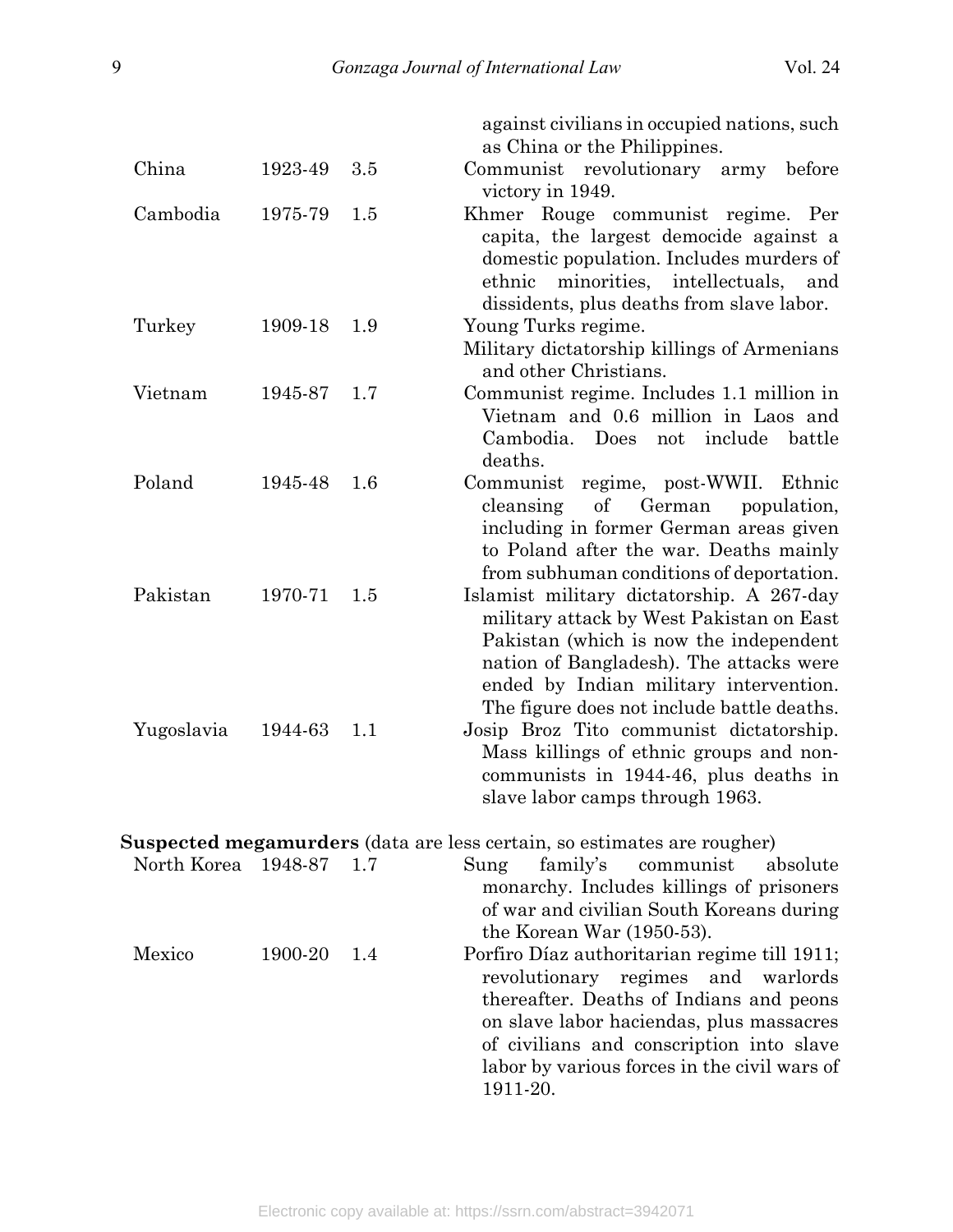| Russia | 1900-17 1.1 |               | Czarist regime. Includes about 0.5 million<br>Russian Empire Armenian<br>from<br>irregulars slaughtering Kurds in Turkey<br>in WWI, in reprisal for genocide of<br>Armenians in Turkey. Most of the rest<br>from deaths of prisoners of war in WWI.<br>Some from Jewish pogroms. |
|--------|-------------|---------------|----------------------------------------------------------------------------------------------------------------------------------------------------------------------------------------------------------------------------------------------------------------------------------|
| Total: |             | 203.5 million |                                                                                                                                                                                                                                                                                  |

## **TABLE 2 Next-Largest European Domestic Mass Murders**

| Regime               | Years   | Democide (0s) | Summary                                                                                                                                                                 |
|----------------------|---------|---------------|-------------------------------------------------------------------------------------------------------------------------------------------------------------------------|
| Albania              | 1944-87 | 100,000       | Communist. Ultra-totalitarian regime<br>of Enver Hoxha.                                                                                                                 |
| Balkan<br>Christians | 1912-13 | 10,000        | Targeted by various governments.                                                                                                                                        |
| Bulgaria             | 1944-87 | 222,000       | Communist.                                                                                                                                                              |
| Czechoslovakia       | 1945-48 | 197,000       | Coalition<br>including<br>government<br>and<br>communists.<br>democrats<br>Primarily<br>reprisals<br>ethnic<br>and<br>cleansing<br>of<br>German-speaking<br>population. |
| East Germany         | 1945-87 | 70,000        | Communist.                                                                                                                                                              |
| Hungary              | 1919-44 | 138,000       | Authoritarian.<br>Includes 79,000 in Yugoslavia in areas<br>temporarily annexed by Hungary in<br>WWII.                                                                  |
| Rumania              | 1941-87 | 919,000       | Fascist then communist after 1944.                                                                                                                                      |
| Spain                | 1936-75 | 452,000       | Fascist Francisco Franco dictatorship.<br>Mutual democide of 202,000 by Fascists<br>and Republicans during Civil War.<br>250,000 by Franco thereafter.                  |
| Total:               |         | 2,108,000     |                                                                                                                                                                         |

# **TABLE 3 Selected Centi-Kilomurders (over 100,000)**

| Regime                      | Years | Democide Summary                            |
|-----------------------------|-------|---------------------------------------------|
| Afghanistan 1978-87 483,000 |       | Does not include battle deaths. Includes    |
|                             |       | democides by pre-1979 regime, by the regime |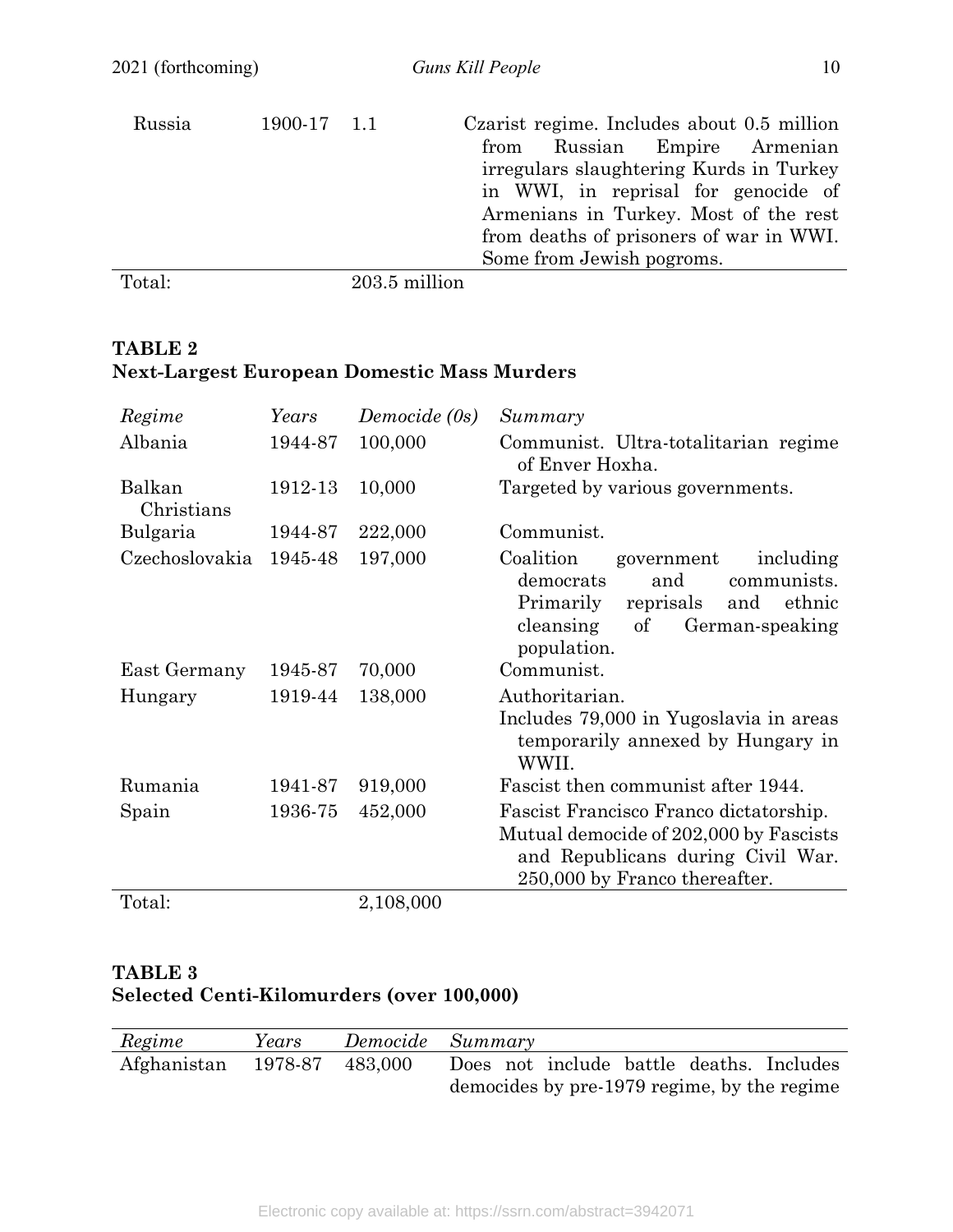|            |         |           | installed in 1979 by Soviet coup, by Soviet<br>Union, and by other forces.                                                                            |
|------------|---------|-----------|-------------------------------------------------------------------------------------------------------------------------------------------------------|
|            |         |           |                                                                                                                                                       |
| Angola     | 1975-87 | 125,000   | By communist regime following independence<br>from Portugal.                                                                                          |
| Burundi    | 1964-87 | 175,000   | Tutsis vs. Hutus.                                                                                                                                     |
| China      | 1917-49 | 910,000   | Warlords. Independent warlord regimes not<br>under the control of the Republic of China<br>or of the communist revolutionaries. <sup>37</sup>         |
| Ethiopia   | 1941-74 | 148,000   | Haile Selassie monarchy.                                                                                                                              |
| Ethiopia   | 1974-87 | 725,000   | Communist.                                                                                                                                            |
| Guatemala  | 1956-87 | 122,000   | Military.                                                                                                                                             |
| Indonesia  | 1965-66 | 509,000   | Killings of communists by the military, the<br>select militia, and others following a failed<br>communist coup attempt.                               |
| Indonesia  | 1965-87 | 729,000   | Against East Timor secessionists.                                                                                                                     |
| Iraq       | 1968-87 | 187,000   | Ba'ath party.                                                                                                                                         |
| Mongolia   | 1916-87 | 100,000   | Communist.                                                                                                                                            |
| Mozambique | 1975-87 | 323,000   | 198,000 by communist regime after 1975<br>independence from Portugal. Remainder by<br>opposition RENAMO forces (Resistência<br>Nacional Moçambicana). |
| Nigeria    | 1967-70 | 777,000   | By government and Biafran forces during<br>Biafra's failed war of independence.                                                                       |
| Sudan      | 1956-87 | 627,000   | military<br>dictatorship.<br>Islamist<br>Against<br>various ethnic or racial minorities.                                                              |
| Turkey     | 1919-23 | 878,000   | regime. Post-WWI attacks<br>Atatürk<br>on<br>Armenians and other minorities.                                                                          |
| Uganda     | 1971-79 | 300,000   | Idi Amin military regime. Mainly against<br>minority tribes and Ugandans of Asian<br>descent.                                                         |
| Uganda     | 1979-87 | 255,000   | Post-Amin regimes.                                                                                                                                    |
| Total:     |         | 7,373,000 |                                                                                                                                                       |

Sources: Except as noted below, the figures in the above tables are from R.J. Rummel, Death by Government: Genocide and Mass Murder Since 1900 (2017) (1994) and R.J. Rummel, Statistics of Democide: Genocide and Mass Murder Since 1900 (1998). The data are also on Professor Rummel's [University of Hawaii website, Power Kills,](https://www.hawaii.edu/powerkills/PERSONAL.HTM) which in some cases adjusts the estimates slightly.

The figures differ from Rummel for two nations. For Cambodia, Rummel estimated 2 million deaths. Later research suggests 1.5 million. *See* BEN KIERNAN, THE POL POT REGIME: RACE, POWER, AND GENOCIDE IN CAMBODIA UNDER THE KHMER ROUGE, 1975-79, at 456-65 (3d ed. 2008). The Communist China total is detailed in David B. Kopel, *The Party Commands the Gun: Mao Zedong's Arms Policies and Mass Killing,* in chapter 19.C of NICHOLAS J. JOHNSON, DAVID B. KOPEL, GEORGE A.

<span id="page-10-0"></span><sup>37</sup> Estimate from Rummel, *Power Kills*; higher than the estimate in his earlier book *China's Bloody Century*.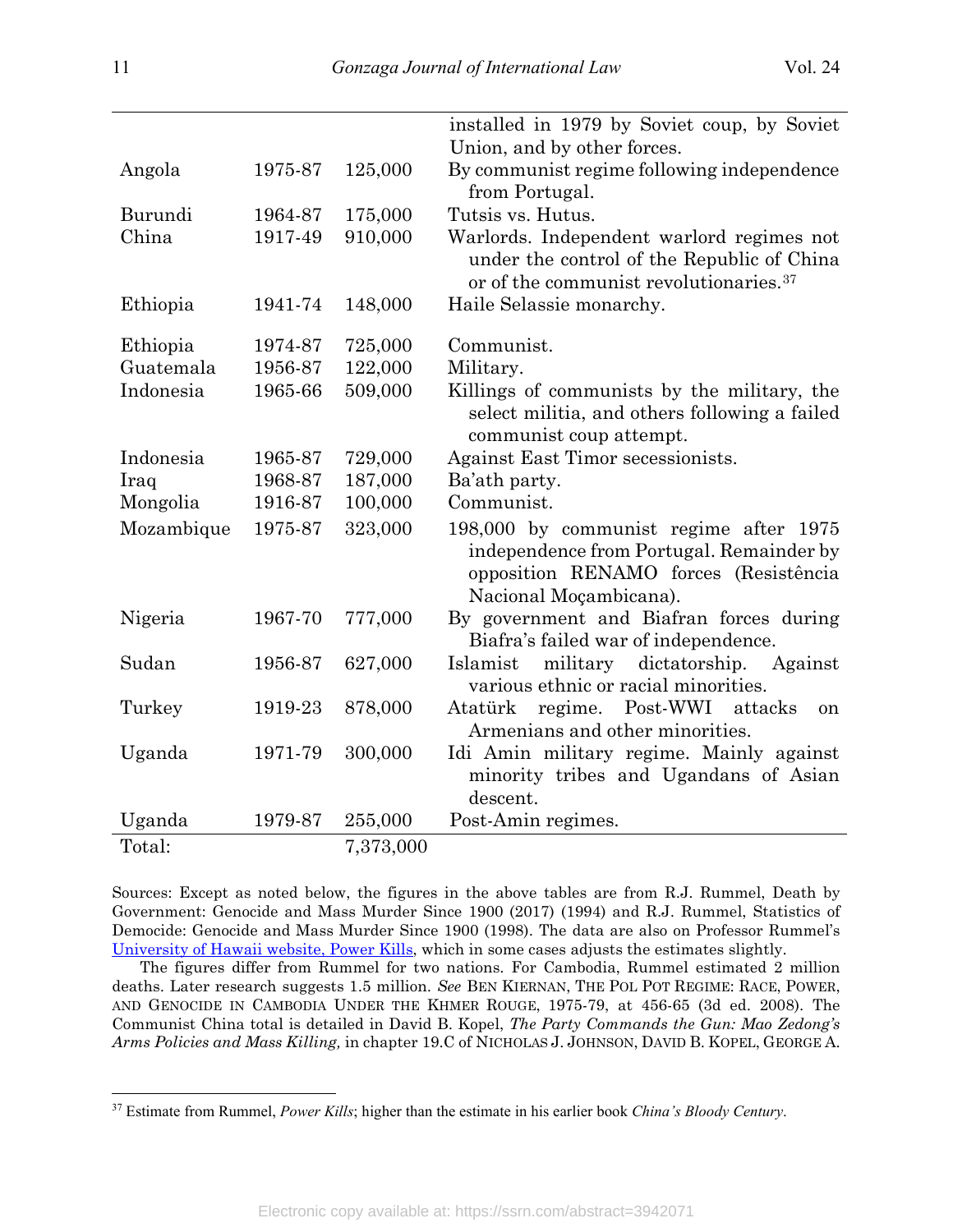MOCSARY, AND E. GREGORY WALLACE, FIREARMS LAW AND THE SECOND AMENDMENT: REGULATION, RIGHTS, AND POLICY (3d ed. 2021).

The democide figures in Table 1 showed about 203.5 total democides by the 15 regimes that each killed over a million people. The other democides listed in Tables 2 and 3 bring the global total to around 213 million, for 1900 to 1987. How many of those were killed in Europe? (Again, not including battlefield deaths). Just adding up the total for each European country would produce a figure that is too high, since the Soviet Union and Turkey include European *and* Asian territory. All the Turkish mass murder is omitted from the European total, since only a small part of Turkish territory is European, and since most of the Turkish mass murder was perpetrated against Armenians and other Christians in Asian Turkey.

As for the Union of Soviet Socialist Republics, the regime murdered about 5.6 million Eastern Europeans. The rest of its mass murders were within the USSR. Based on population distribution as of 1940, about 73 percent of the Soviet population lived in Europe, and so 73% of the Soviet regime's murders are attributed to the European regions of the USSR.[38](#page-11-0)

The Soviet European democide is thus 41.1 million internally plus 5.6 million in Eastern Europe. The preceding Russian Empire regime of the czars perpetrated about 1.1 murders in 1900-17; half a million are known to have taken place in Asian Turkey; the remainder (mostly deaths of prisoners of war in WWI) are assigned to Europe.

Thus, the total European democide is: USSR 61.9 million + Russian Czars .6 million + Nazis 20.9 million + Poland post-WWII ethnic cleansing 1.6 million + other lesser European democides (Table 2) 2.1 million = 87.1 million.

The European twentieth-century democide of 87.1 million is over a hundred times larger than the highest possible estimate of American twentieth-century excess gun homicides of 756,000. Over the long run, the risk of being murdered is much lower in the United States than in Europe. No wonder that migration between Europe and the United States has always been very heavily in one direction.

I am alive to write this Article because my Jewish German and Lithuanian ancestors migrated to the United States in the nineteenth century. By moving to the United States, they significantly increased their risk of being shot by an individual criminal and drastically reduced their risk of being murdered by criminal governments. The risks did, in fact, materialize in Germany under the Nazis and the Communists, and in Lithuania under the Czars, the Nazis, and the Communists. Because governments are so much more effective at killing than are individual

<span id="page-11-0"></span><sup>&</sup>lt;sup>38</sup> The population of the Soviet Union was 194 million. Of that total, about 25.2 million lived in "republics" in Asia (Uzbek, Kazakh, Georgian, Azerbaijan, Georgian, Kirghiz, Tadzhik, Armenian, and Turkmen Soviet Socialist Republics). The Russian Soviet Federated Socialist Republic was by far the largest in area and population (110 million as of 1940), and spanned Europe and Asia. *See Population (USSR)*, The Great Soviet Encyclopedia Wiki, https://greatsovietencyclopedia.fandom.com/wiki/Population (USSR). Based on the common figure that about three-quarters of the Russian SFSR population is in Europe, about 27.5 million of the Russian SFSR population was Asian. So of the USSR's 194 million population, about 52.7 million was Asian. Therefore, about 73 percent of the USSR population was European. Accordingly, of the 56.3 million Soviet murders within the USSR, 73 percent are assigned to Europe.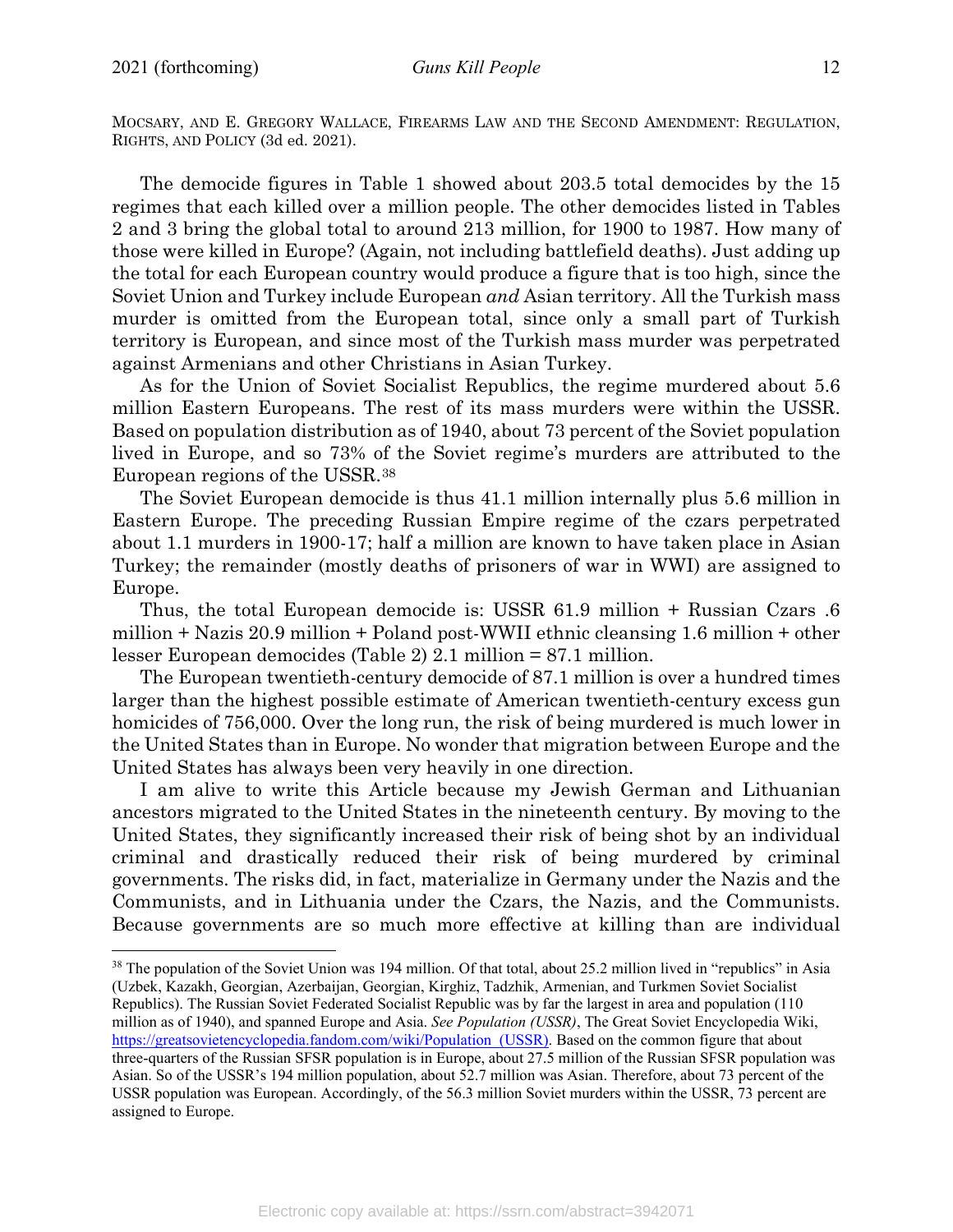criminals (even the aggregate of all individual criminals), the United States was much safer than Europe in the twentieth century.

As noted above, the democide figures do not include battle deaths. As Rummel shows, democracies almost never start wars with each other.[39](#page-12-0) Conversely, the less democratic a regime, the greater the foreign violence, although individual exceptions can be found.[40](#page-12-1) The next Part of this Article examines what types of regimes are most likely to perpetrate democide, and how much confidence people can have their particular nation will never fall under the power of such as regime.

#### III. THE RELATIONSHIP BETWEEN FREEDOM AND MASS MURDER BY GOVERNMENT

The likelihood that a government will perpetrate mass murder is very dependent on the type of government. Totalitarian regimes, especially communist ones, perpetrate by far the most; also deadly are highly authoritarian regimes.[41](#page-12-2) Mildly authoritarian regimes or democracies perpetrate much fewer, especially against their own people.[42](#page-12-3) Indeed, no democratic government has committed democide against an enfranchised population.[43](#page-12-4) As long as true elections are allowed, governments do not mass murder voters.[44](#page-12-5)

Professor Rummel's data analysis found a very strong relationship between total regime power and domestic democide; the findings were not changed by variables such as diversity, culture, or society.[45](#page-12-6) In the figure below, the X axis is regime power. The Y axis is democide. Bigger data points indicate greater democide. The Y axis is compressed, because it is logarithmic scale. If the Y axis were simply raw figures for democide, the upward slope of the line would be much steeper.<sup>[46](#page-12-7)</sup>

<span id="page-12-0"></span><sup>39</sup> RUMMEL, POWER KILLS, *supra*, at 59-80.

<span id="page-12-1"></span><sup>40</sup> *Id*.

<span id="page-12-2"></span><sup>41</sup> *Id*. at 91-98.

<span id="page-12-4"></span><span id="page-12-3"></span><sup>42</sup> *Id.*

<sup>43</sup> Rudolph J. Rummel, *Democracy, Power, Genocide and Mass Murder*, 39 J. CONFLICT RESOL. 3 (1995). <sup>44</sup> *Id.*

<span id="page-12-6"></span><span id="page-12-5"></span><sup>45</sup> RUMMEL, STATISTICS OF DEMOCIDE, *supra*, at 419.

<span id="page-12-7"></span><sup>46</sup> Logarithmic scales are used to present data graphs where there is a very wide range of numbers. So in logarithmic scale using base 10, the distance from 1,000 to 10,000 is the same as the distance from 1,000,000 to 10,000,000.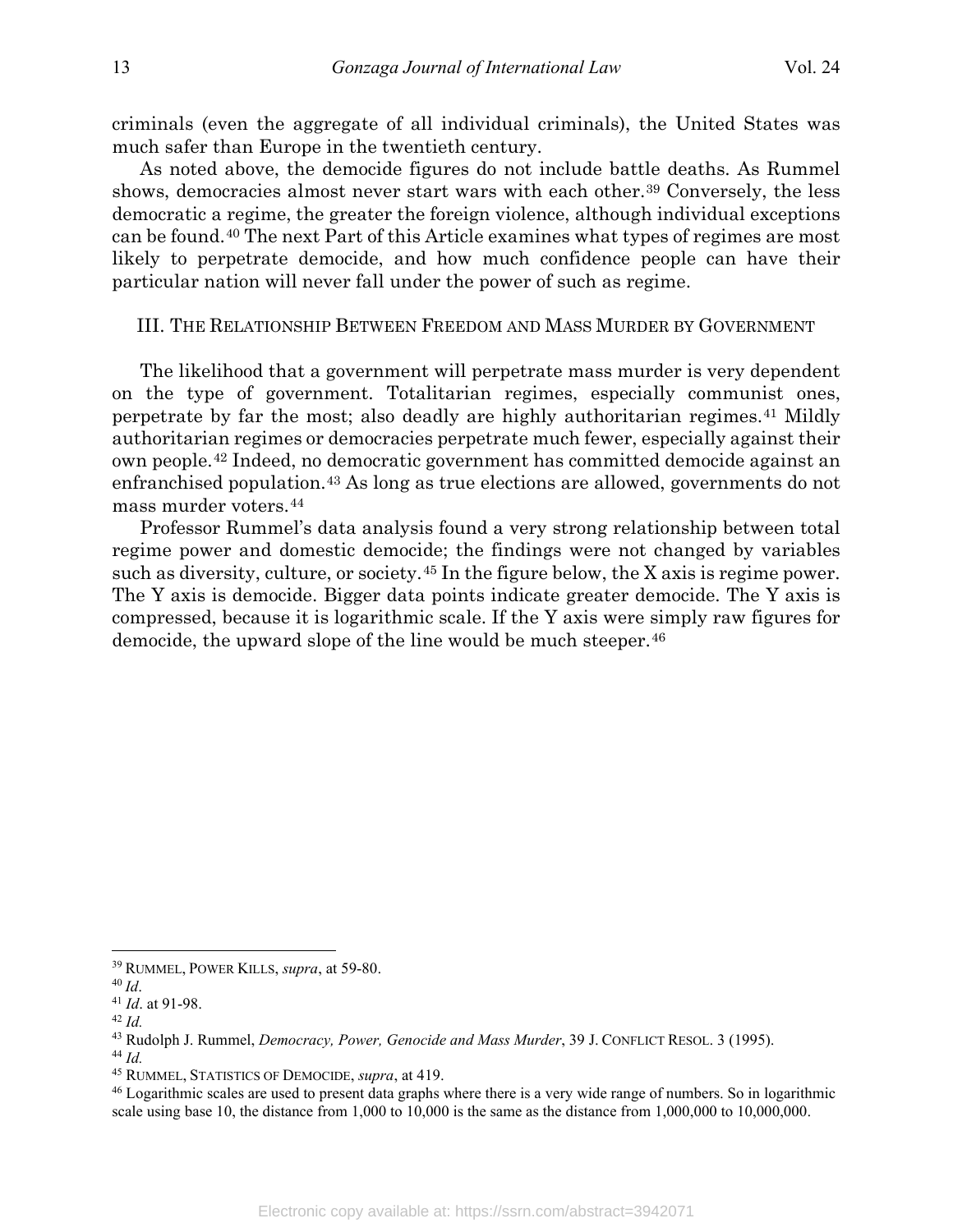

Source: Rummel, Statistics of Democide, at 381 [fig. 17.5.](https://www.hawaii.edu/powerkills/SOD.FIG17.5.GIF)

As long as you are sure your government will always be free and democratic, then you don't have to worry about your government perpetrating democide (at least not domestically against people who can vote). With the assurance that democide will never take place in a given nation, then the government can implement stringent gun control. Guns will never be needed to resist tyranny, while gun control might, arguably, reduce ordinary homicide rates—as suggested by the figure of 745,000 excess firearms homicides from ordinary crime in the U.S. during the twentieth century.

Unfortunately, the simple answer is too simplistic. In well-functioning democracies, it is possible to say with high confidence, "a year from now, this country will still be a democracy." But what 15 or 50 years from now? A century?

Will the United States always have a republican form of government? In the last presidential election, the losing candidate—Donald Trump—attempted to steal the election, by making factually unsupportable claims of fraud that were supposedly broad enough to have changed the results in several states[.47](#page-13-0) On January 6, two hundred or more of Trump's supporters violently attacked the United States Capitol.[48](#page-13-1) Some of them threatened to kill the Vice-President for his refusal to assist in the attempted election theft.[49](#page-13-2) While the violent mob was in the Capitol preventing Congress from carrying out its constitutional duty of recording the electoral votes from the States—House Republican Minority Leader Kevin McCarthy telephoned the President to urge him to tell the violent mob to desist. The President

<span id="page-13-0"></span><sup>47</sup> *See*, *e.g.*, Rowan Scarborough, *States caught up in 'Stop the Steal' rebut Trump's claims point by point*, WASH. TIMES, Feb. 7, 2021.

<span id="page-13-1"></span><sup>48</sup> *See* Paul P. Murphy, Katelyn Polantz & Marshall Cohen, *More than 200 people now charged in connection with Capitol riot*, CNN.COM, Feb. 9, 2021.

<span id="page-13-2"></span><sup>49</sup> *See* Dan Evon, *Was 'Hang Mike Pence' Chanted at Capitol Riot?* SNOPES.COM, Jan. 9, 2021.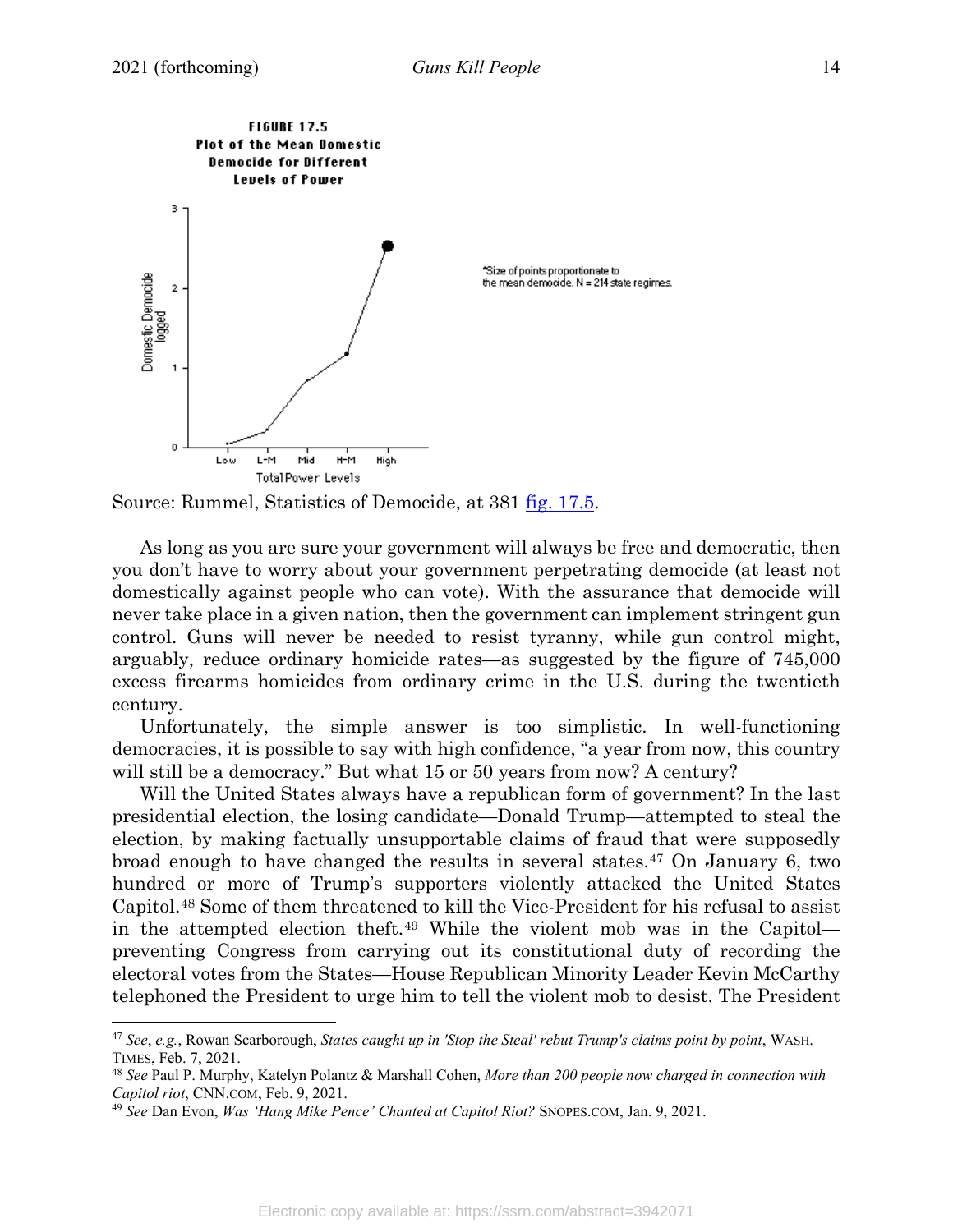refused, and responded "Well, Kevin, I guess these people are more upset about the election than you are."[50](#page-14-0)

The events following the last presidential election were an escalation of what followed the 2016 presidential election. There, the losing candidate and her supporters made utterly false claims that the election had been stolen.<sup>[51](#page-14-1)</sup> Theories were circulated based on ridiculous assertions, such as that Russia had hacked voting machines. The lies about election fraud were supported by the Speaker of the U.S. House of Representatives,<sup>[52](#page-14-2)</sup> and by Joseph Biden.<sup>[53](#page-14-3)</sup> Sadly, opinion polls indicate that a large share of Republicans believe the brazen lies about the supposedly stolen 2020 election,[54](#page-14-4) and about half or more Democrats believe the equally brazen lies about 2016.[55](#page-14-5) All the above are signs of a dying democracy, not a healthy one. When neither side is willing to acknowledge defeat in elections, then the future of elections is in peril.

Globally, the idea that it is easy for nations to maintain independence (e.g., not being conquered by a foreign dictatorship) *and* a free government is incorrect. Of the 196 nations in the world, only 8 were both independent and free for the entire twentieth century: Australia, Canada, Iceland, Sweden, Switzerland, New Zealand, the United Kingdom, and the United States.[56](#page-14-6)

If we add in nations that were once colonies but attained independence during the twentieth century, we can add a few nations that maintained independence and free government for their entire post-colonial period. The largest such nation is Israel, which won independence in 1948. Several Caribbean and Pacific islands have kept free governments throughout their independence.

Of the eight countries that did manage to stay independent and free for the whole century, five are in the Anglosphere. One is the United Kingdom itself, and the others (U.S., Canada, Australia, New Zealand) were originally British colonies and were, initially, mainly settled by immigrants from the United Kingdom. Is there some sort

<span id="page-14-0"></span><sup>50</sup> *See* Andrew Solender. *Trump Reportedly Told McCarthy Rioters Were 'More Upset About The Election' Than He Was During Attack*, FORBES, Feb.12, 2021.

<span id="page-14-1"></span><sup>51</sup> *See*, *e.g.*, William Cummings, *'You can have the election stolen from you,' Hillary Clinton warns 2020 Democrats*, USA TODAY, May 6, 2019.

<span id="page-14-2"></span><sup>&</sup>lt;sup>52</sup> "Our election was hijacked. There is no question." @SpeakerPelosi, TWITTER, May 16, 2017, https://twitter.com/SpeakerPelosi/status/864522009048494080.

<span id="page-14-3"></span><sup>53</sup> See, e.g., Diana Stancy Correl, *Biden agrees with woman who says Trump is 'an illegitimate president'*, WASH. EXAMINER, May 14, 2019.

<span id="page-14-4"></span><sup>54</sup> See Most GOP Voters Still Don't Think Biden Was Elected Fairly, Rasmussen Reports, Feb. 12, 2021 (60% of Republicans said "no" to the question, "Did Joe Biden win the 2020 presidential election fairly?"). The figure may overstate the percentage of believe that fraud altered the vote count; the question wording is broad enough to include, for example, voters who thought the election was unfair because of other reasons, such as media censorship of news about corruption involving Joe Biden's son Hunter. *Cf.* Jonathan Turley, *Censoring the Biden story: How social media becomes state media*, The Hill, Oct. 17, 2020.

<span id="page-14-5"></span><sup>55</sup> *See*, *e.g.*, Kathy Frankovic, *Belief in conspiracy theories depends largely on which side of the spectrum you fall on*, YouGov.com (50 percent of Clinton voters believe "Russia tampered with vote tallies to help Donald Trump"), [https://today.yougov.com/topics/politics/articles-reports/2016/12/27/belief-conspiracies-largely-depends-political](https://today.yougov.com/topics/politics/articles-reports/2016/12/27/belief-conspiracies-largely-depends-political-iden)[iden;](https://today.yougov.com/topics/politics/articles-reports/2016/12/27/belief-conspiracies-largely-depends-political-iden) *Most Democrats Still Say Trump Didn't Win*, Rasmussen Reports, Apr. 12, 2017.

<span id="page-14-6"></span><sup>&</sup>lt;sup>56</sup> The number of nations is based on the number of U.N. members, plus Taiwan, which has been independent of China since 1949, but over which China continues to make claims. And also counting Palestine, which the United Nations treats at a non-member observer state.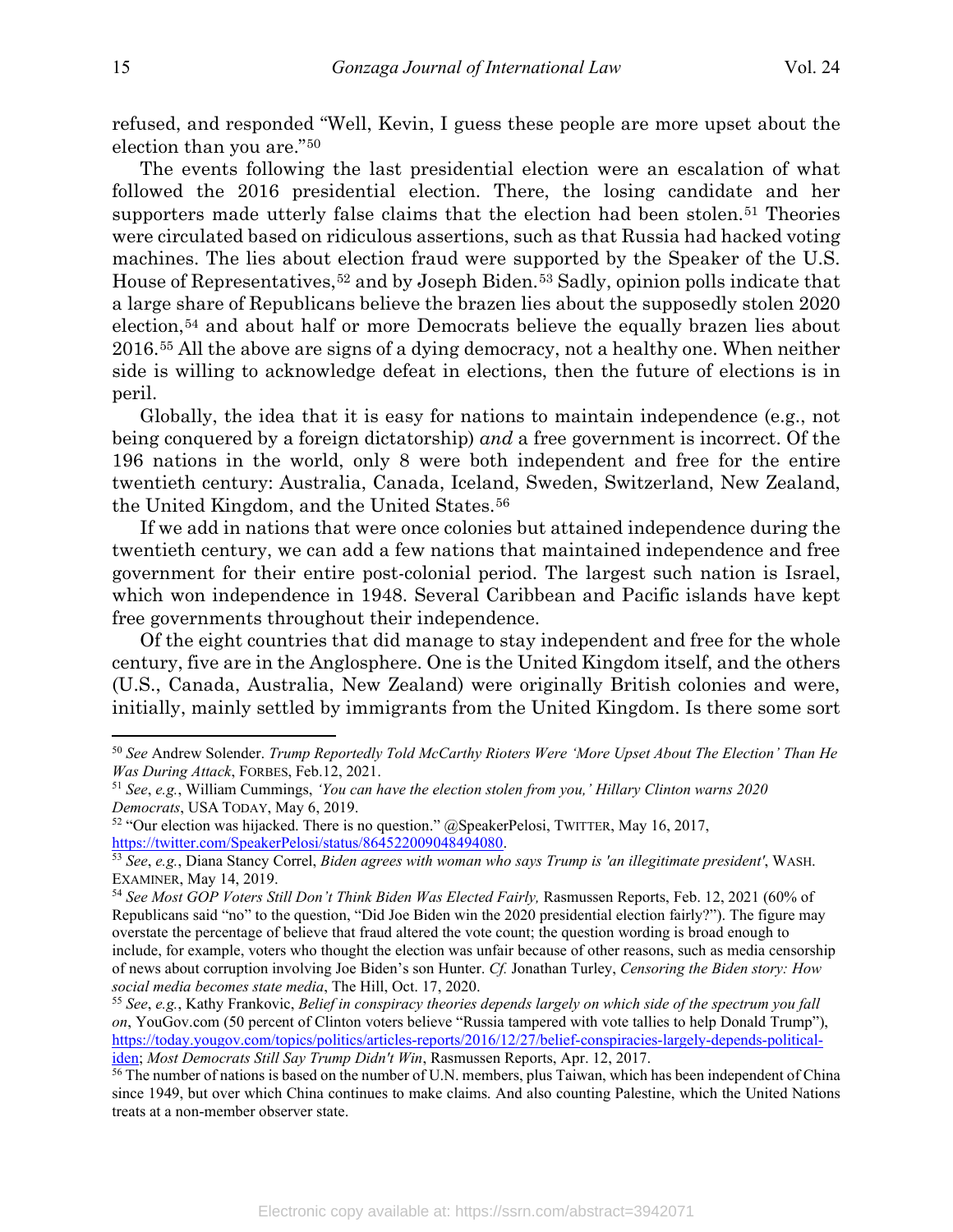of permanent immunity from domestic dictatorship in highly developed nations of the Anglosphere?

As in Germany in the 1920s, anti-Semitism is out of the closet in today's Anglosphere. Until recently, the Labour Party, one of the two largest parties in the United Kingdom, was led by Jeremy Corbyn, a long-time supporter of Soviet totalitarianism and of Hamas and other similar entities devoted to exterminating Jews.[57](#page-15-0) A polity that is well vaccinated against supporters of mass murder would never elevate such a person to major party leadership. And Corbyn's leadership of the party was very much the result of his support from grassroots activists.

As detailed by the Canary Mission, Jew-hating student leaders are common on American college campuses.<sup>[58](#page-15-1)</sup> Like their national socialist German ancestors of the 1920s, they use violence and intimidation to suppress speech in favor of Jews or by Jews. Although there are no Hitlerist professors in Anglosphere higher education, there are many Marxists.[59](#page-15-2) As applied, the difference between Hitlerism and Marxism is slight—other than the higher murder count of the latter.<sup>[60](#page-15-3)</sup>

When the ancient Hebrews had grown weary of governing themselves in a tribal confederation, they said, "We want a king over us. Then we will be like all the other nations…"[61](#page-15-4) The American people are not presently asking for a hereditable monarchy, but they increasingly asking for one-person rule, and the trend is not new.[62](#page-15-5) Today in America, many people are openly hostile to the Constitution and freedom of speech.[63](#page-15-6) Political fights concentrate on a President who will rule by Executive Order and by regulation. The Executive, not Congress, has become the most powerful lawmaking branch. Throughout the Anglosphere there is growing disrespect for the rule of law; hostility to constitutional restraints on power; legislative abdication of responsibility to govern, ceding decisions to a hyperexecutive; growing hostility toward freedom of speech and religion; growing tolerance for political riots and violence against people based on political opinions; acceptance of

"physical violence" is "justified" against someone "using hate speech or racially charged comments." *Id.* The full report is embedded in the webpage containing the Bedard article,

[https://www.washingtonexaminer.com/washington-secrets/kids-today-4-in-10-call-constitution-outdated-ok-with](https://www.washingtonexaminer.com/washington-secrets/kids-today-4-in-10-call-constitution-outdated-ok-with-silencing-speech)[silencing-speech.](https://www.washingtonexaminer.com/washington-secrets/kids-today-4-in-10-call-constitution-outdated-ok-with-silencing-speech) The Constitution results and wording are at page 8, and the violence results on page 18.

<span id="page-15-0"></span><sup>57</sup> *See*, *e.g.*, Robin Simcox, *Jeremy Corbyn Has a Soft Spot for Extremists*, FOR. POL'Y, Oct. 3, 2018; Daniel Finkelstein, *Jeremy Corbyn's feelings for Soviets are not a secret*, THE SUNDAY TIMES (London), Feb. 20, 2018. <sup>58</sup> *See* <https://canarymission.org/>*.*

<span id="page-15-2"></span><span id="page-15-1"></span><sup>59</sup> *See*, *e.g.*, Neil Gross & Solon Simmons, *The Social and Political Views of American Professors*, Working Paper, 40-41, Sept. 24, 2007 (self-identified Marxists are 17.6% of social science professors, 25.5% of sociology, 5.0% of humanities, and 12.0% at liberal arts colleges).

<span id="page-15-3"></span><sup>60</sup> *Cf.* ARTHUR M. SCHLESINGER, JR., THE VITAL CENTER (1948) (observing that the communist far left and the fascist far right are the same in practice).

<span id="page-15-4"></span><sup>61</sup> 1 Samuel 8:19–20 (N.I.V.).

<span id="page-15-5"></span><sup>62</sup> *See*, *e.g.*, GENE HEALY, THE CULT OF THE PRESIDENCY, UPDATED: AMERICA'S DANGEROUS DEVOTION TO EXECUTIVE POWER (2009); GENE HEALY, FALSE IDOL: BARACK OBAMA AND THE CONTINUING CULT OF THE PRESIDENCY (2012); ARTHUR M. SCHLESINGER, JR., THE IMPERIAL PRESIDENCY: THE AMERICAN PRESIDENCY IN CRISIS (1973).

<span id="page-15-6"></span> $63$  A 2020 survey of American college students found only 52% who believe that the U.S. Constitution "still needs to be followed and respected," while 36% said it was "outdated," and 13% were not sure. Paul Bedard, *Kids today: 4 in 10 call Constitution 'outdated,' OK with silencing speech*, Wash. Examiner, Oct. 28, 2020 (McLaughlin & Associates, National Undergraduate Study, 800 undergraduates Sept. 2020). Thirty-nine percent agreed that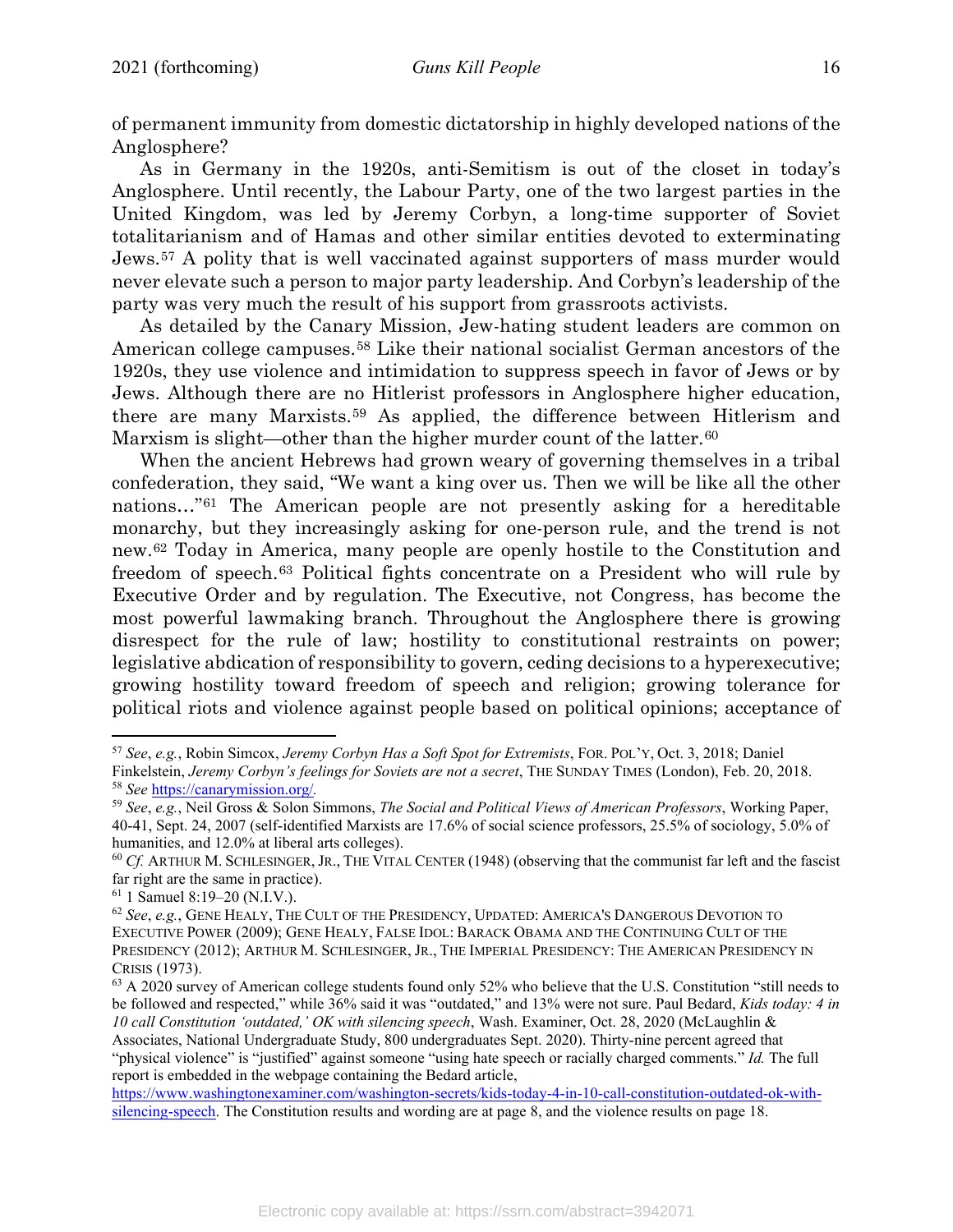anti-Semites and other haters as legitimate political actors and their election to high offices. Constitutions and a republican form of government endure only so long as they are cherished in the hearts and minds of the people. Persons of any political persuasion can easily point to political opponents who embrace malignity, hatred, and authoritarianism. The finger-pointing is accurate. The problem is not just one side of the political spectrum; civil society as whole is deteriorating.<sup>[64](#page-16-0)</sup>

The deterioration and the executive authoritarianism were exacerbated by the COVID-19 pandemic.[65](#page-16-1) Around the world, people have become used to—and mostly submissive to—a single person ordering them not to leave their home except in limited circumstances, not to operate their small business or work at a big business, not to visit their relatives, and so on. It would be naïve to assume that the precedents set by the COVID lockdowns will never be exploited by future executives.

The Roman Republic lasted for almost five hundred years, which is longer than any Anglosphere nation has been a republic. While historians have always debated about why the Roman Republic fell, we know that the republic was established in 509 B.C. and breathed its last gasp in 27 B.C., after a long period of decline.<sup>[66](#page-16-2)</sup> The fall of a republic hundreds of years old, holding immense territory and global power, should caution Americans who fantasize that a republic established in 1776 is guaranteed perpetual existence. The same can be said for the other currently free nations of the Anglosphere and elsewhere.

No one knows the future of the United States. Over past decades, the party in power has alternated, but the overall trend has been centralization of executive power. Where today's hyper-partisan centralization will lead in a decade or a halfcentury is unknown. Perhaps the constitutional order will prevent the worst from happening. Perhaps not. Germany in 1900 was a progressive democracy and one of the most tolerant places in the world for Jews; in any country, things can change a lot in a few decades.

## IV. THE PERPETRATORS' VIEWPOINTS IN TYRANNY AND MASS MURDER

Part III argued that no nation should consider itself permanently immune to having a criminal government that perpetrates democide. Part II argued that the danger of too many guns (745,000 excess gun homicides in the twentieth century U.S.) is about two orders of magnitude smaller than the dangers of mass murder by government (87,100,000 by European governments in the twentieth century). Part II

<span id="page-16-0"></span><sup>64</sup> *See, e.g.*, DAVID A. FRENCH, DIVIDED WE FALL: AMERICA'S SECESSION THREAT AND HOW TO RESTORE OUR NATION (2020); JONAH GOLDBERG, THE SUICIDE OF THE WEST: HOW THE REBIRTH OF TRIBALISM, POPULISM, NATIONALISM, AND IDENTITY POLITICS IS DESTROYING AMERICAN DEMOCRACY (2018).

<span id="page-16-1"></span><sup>65</sup> *See*, *e.g.*, Sarah Repucci and Amy Slipowitz, *Democracy under Lockdown: The Impact of COVID-19 on the Global Struggle for Freedom*, Freedom House, Oct. 2020, [https://freedomhouse.org/sites/default/files/2020-](https://freedomhouse.org/sites/default/files/2020-10/COVID-19_Special_Report_Final_.pdf) 10/COVID-19 Special Report Final .pdf.

<span id="page-16-2"></span><sup>66</sup> EDWARD J. WATTS, MORTAL REPUBLIC: HOW ROME FELL INTO TYRANNY (2018) (centralization, inequality, venal politicians, public's neglect in protecting republican institutions); MIKE DUNCAN, THE STORM BEFORE THE STORM: THE BEGINNING OF THE END OF THE ROMAN REPUBLIC (2018) (covering 146 B.C. to 78 B.C.; breakdown of the "unwritten rules, traditions, and mutual expectations collectively known as *mos maiorum*, which means 'the way of the elders'").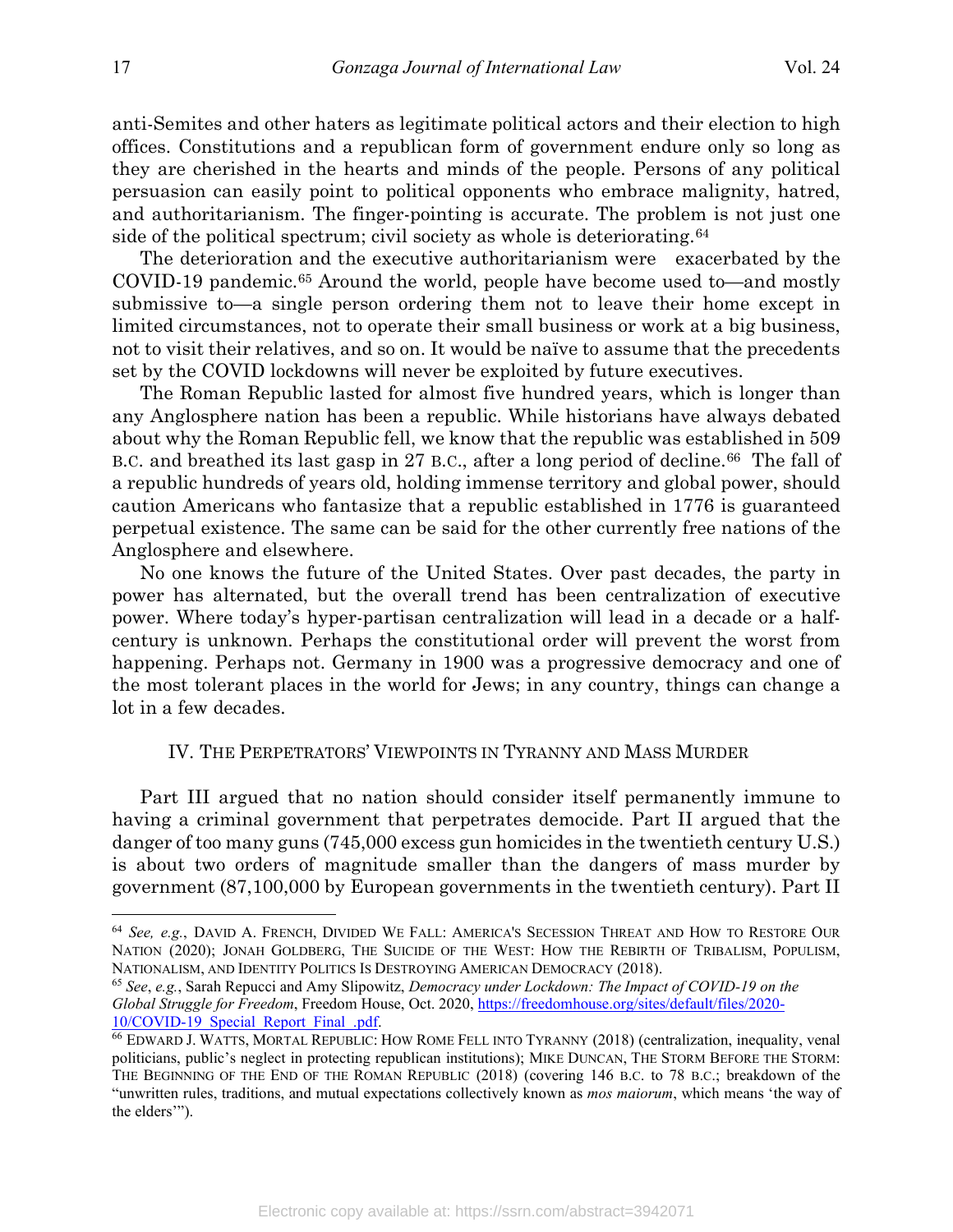also pointed out that mass murders are overwhelming perpetrated by totalitarian or severely authoritarian governments. But does citizen gun ownership have any role in deterring dictatorships, or in mitigating their damage? Some persons argue a futility thesis: armed citizens with guns can accomplish nothing against the power of a central government and its army. This Part IV considers the futility thesis in light of what tyrants throughout history have said and done.

The idea that one cannot rule people without consent unless they are disarmed is not novel. When the Philistines conquered the Hebrews, they disarmed them.[67](#page-17-0) The tyrant Peisistratus of ancient Athens seized political power by disarming the people.[68](#page-17-1) When King James II of England was trying to assume despotic powers, he worked to disarm the English people, other than his reliable political supporters.[69](#page-17-2)

Adolf Hitler explained the necessity of disarmament:

The most foolish mistake we could possibly make would be to allow the subjugated races to possess arms. History shows that all conquerors who have allowed their subjugated races to carry arms have prepared their own downfall by so doing. Indeed, I would go so far as to say that the supply of arms to the underdogs is a sine qua non for the overthrow of any sovereignty. So let's not have any native militia or native police.[70](#page-17-3)

When the Chinese Communist Party—which would soon become the deadliest mass killer in all of human history—seized power in 1949, one of their first acts was national gun confiscation.[71](#page-17-4) When they invaded Tibet a few years later, they first demanded universal gun registration, which the Tibetans accurately understood as a prelude to gun confiscation and genocide.[72](#page-17-5) Before the Turkish Ottoman government began the Armenian genocide during World War I, it first attempted to disarm the Armenians.[73](#page-17-6) The Castro regime confiscated Cubans' guns as soon as it seized power.[74](#page-17-7) The same by the Khmer Rouge in Cambodia, who would perpetrate the

<span id="page-17-0"></span><sup>&</sup>lt;sup>67</sup> "Not a blacksmith could be found in the whole land of Israel, because the Philistines had said, 'Otherwise the Hebrews will make swords or spears!' So all Israel went down to the Philistines to have their plow points, mattocks, axes and sickles sharpened." 1 Samuel 13:19-20 (N.I.V.).

<span id="page-17-2"></span><span id="page-17-1"></span><sup>68</sup> ARISTOTLE, CONSTITUTION OF ATHENS, ch. XV (Thomas J. Dymes trans., 1891) (after he "took away the arms of the people," he told them to "attend to their own affairs, adding that all public matters would now be his concern."). <sup>69</sup> *See*¸ *e.g.*, JOYCE LEE MALCOLM, TO KEEP AND BEAR ARMS: THE ORIGINS OF AN ANGLO-AMERICAN RIGHT (1996). <sup>70</sup> HITLER'S TABLE TALK, 1941-1944 (H.R. Trevor-Roper ed., Gerhard L. Weinberg trans., 2d ed. 2007) 321 (statement from between February and September 1942).

<span id="page-17-4"></span><span id="page-17-3"></span><sup>71</sup> *See* JUNG CHANG & JON HALLIDAY, MAO: THE UNKNOWN STORY 424 (2005).

<span id="page-17-5"></span><sup>72</sup> *See* MIKEL DUNHAM, BUDDHA'S WARRIORS: THE STORY OF THE CIA-BACKED TIBETAN FREEDOM FIGHTERS, THE CHINESE INVASION, AND THE ULTIMATE FALL OF TIBET 148 (2004).

<span id="page-17-6"></span><sup>&</sup>lt;sup>73</sup> As U.S. Ambassador Henry Morgenthau later reported, "If this plan of murdering a race were to succeed, two preliminary steps would therefore have to be taken: it would be necessary to render all Armenian soldiers powerless and to deprive of their arms the Armenians in every city and town. Before Armenia could be slaughtered, Armenia must be made defenseless." HENRY MORGENTHAU, AMBASSADOR MORGENTHAU'S STORY: A PERSONAL ACCOUNT OF THE ARMENIAN GENOCIDE 301-02 (1919).

<span id="page-17-7"></span><sup>74</sup> *See* MIGUEL A. FARIA, AMERICA, GUNS, AND FREEDOM: A JOURNEY INTO POLITICS AND THE PUBLIC HEALTH & GUN CONTROL MOVEMENTs 258-62, 267, 318-319 (2019); MIGUEL A. FARIA, CUBA IN REVOLUTION: ESCAPE FROM A LOST PARADISE 62-64, 415-18 (2002).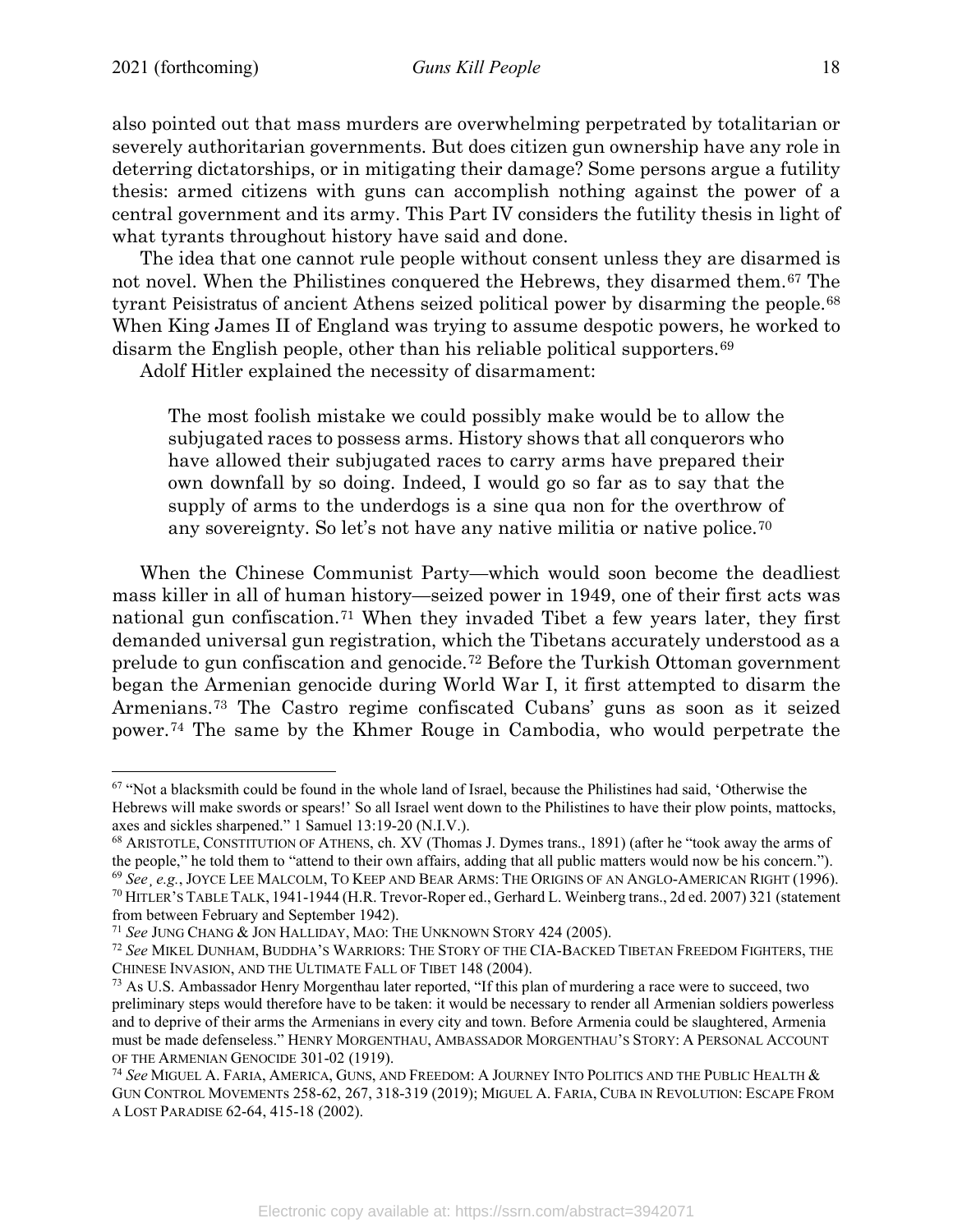largest per capita national genocide ever.[75](#page-18-0) Governments aiming to mass murder a population try to disarm that population, such as in Darfur, Sudan, in the twenty-first century;<sup>[76](#page-18-1)</sup> in Indonesia's ethnic cleansing of East Timor in the 1970s;<sup>[77](#page-18-2)</sup> in Srebenica, Bosnia, in the 1990s;<sup>[78](#page-18-3)</sup> in Kenya and Uganda from the 1960s onward;<sup>[79](#page-18-4)</sup> and on the Pacific Island of Bougainville.[80](#page-18-5)

Sometimes, gun registrations lists compiled by democratic governments are later used for confiscation by dictatorships that take over the government. That was what happened to the German Weimer Republic's gun registration lists after the Nazis came in first in the 1933 elections.[81](#page-18-6) The same occurred with French gun registration records, after Nazi Germany conquered France in 1940.[82](#page-18-7)

As dictators seem to recognize, people who have no hope of overthrowing a regime can still make work more difficult for the secret police. Aleksandr Solzhenitsyn, the Russian author of the most influential exposé of the communist slave labor camps under Lenin and Stalin, recalled the prisoners' feelings:

And how we burned in the camps later, thinking: What would things have been like if every Security operative, when he went out at night to make an arrest, had been uncertain whether he would return alive and had to say good-bye to his family? Or if, during periods of mass arrests, as for example in Leningrad, when they arrested a quarter of the entire city, people had not simply sat there in their lairs, paling with terror at every bang of the downstairs door and at every step on the staircase, but had understood they had nothing left to lose and had boldly set up in the downstairs hall an ambush of half a dozen people with axes, hammers, pokers, or whatever else was at hand? ... The Organs [of the state] would

<span id="page-18-0"></span><sup>75</sup>

Eang [a woman] watched soldiers stride onto the porches of the houses and knock on the doors and ask the people who answered if they had any weapons. "We are here now to protect you," the soldiers said, "and no one has a need for a weapon any more." People who said that they kept no weapons were forced to stand aside and allow the soldiers to look for themselves. . . . The round-up of weapons took nine or ten days, and once the soldiers had concluded the villagers were no longer armed, they dropped their pretense of friendliness. . . . The soldiers said everyone would have to leave the village for a while, so that the troops could search for weapons; when the search was finished, they could return

Alec Wilkinson, *A Changed Vision of God*, NEW YORKER, Jan. 24, 1994, at 54-55. Rather than being allowed to return, the people were marched to rural slave labor camps. *See*, *e.g.*, KIERNAN*, supra.*

<span id="page-18-1"></span><sup>76</sup> *See* Kopel et al., *Is Resisting Genocide a Human Right*, *supra*, at 1312-20.

<span id="page-18-2"></span><sup>77</sup> *See* David B. Kopel, Paul Gallant & Joanne D. Eisen, *Guns Ownership and Human Rights*, 9 BROWN J. WORLD AFFAIRS 1, 9-10 (2003).

<span id="page-18-3"></span><sup>78</sup> *See* David B. Kopel, Paul Gallant & Joanne D. Eisen, *Firearms Possession by "Non-State Actors": the Question of Sovereignty*, 8 Tex. Rev. Law & Pol. 373, 426-35 (2004).

<span id="page-18-4"></span><sup>79</sup> *See* David B. Kopel, Paul Gallant, & Joanne D. Eisen, *Human Rights and Gun Confiscation*, 26 Quinnipiac L. Rev. 383, 388-409 (2008).

<span id="page-18-5"></span><sup>80</sup> *See* Kopel et al., *Guns Ownership and Human Rights*, *supra*, at 4-6.

<span id="page-18-6"></span><sup>81</sup> *See* STEPHEN P. HALBROOK, GUN CONTROL IN THE THIRD REICH: DISARMING THE JEWS AND "ENEMIES OF THE STATE" (2014).

<span id="page-18-7"></span><sup>82</sup> *See* STEPHEN P. HALBROOK, GUN CONTROL IN NAZI OCCUPIED-FRANCE: TYRANNY AND RESISTANCE (2018).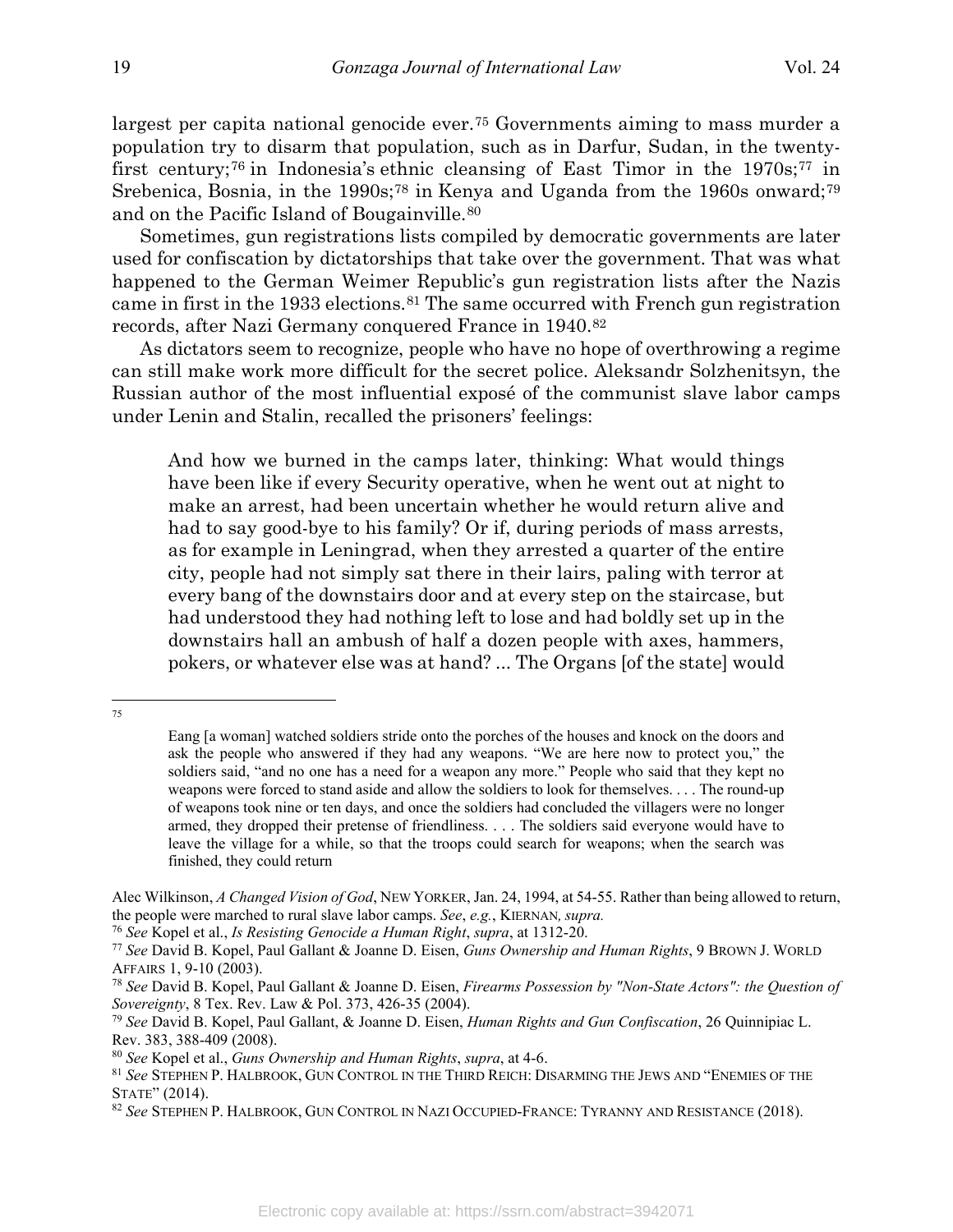very quickly have suffered a shortage of officers and transport and, notwithstanding all of Stalin's thirst, the cursed machine would have ground to a halt! If ... if ... We didn't love freedom enough. And even more—we had no awareness of the real situation.... We purely and simply deserved everything that happened afterward.<sup>[83](#page-19-0)</sup>

In extermination camps, slave labor camps, and other persecution camps, the prisoners are not allowed to be armed. The obvious reason is that armed prisoners would be harder to execute or to work to death. For example, during the Holocaust, the Sobibor and Treblinka extermination camps were permanently shut down by prisoner revolts, when the prisoners managed to steal some weapons from the guards, and then use those weapons to take some more. Few prisoners survived the revolts, but they were all going to die anyway; their heroism saved many by putting those death camps out of business permanently.[84](#page-19-1)

As Ronald Reagan observed,

When dictators come to power, the first thing they do is take away the people's weapons. It makes it so much easier for the secret police to operate, it makes it so much easier to force the will of the ruler upon the ruled….The gun has been called the great equalizer, meaning that a small person with a gun is equal to a large person, but it is a great equalizer in another way, too. It insures that the people are the equal of their government whenever that government forgets that it is servant and not master of the governed.<sup>[85](#page-19-2)</sup>

All tyrants seek to make their government stronger than the people.

Murderous regimes kill in many different ways, from primitive famine or to industrial gas chambers. Mass shootings are common. For example, in the first year of the Nazi holocaust in conquered areas of the Soviet Union, special killing crews, *Einsaztgruppen*, rounded up all the Jews and Roma (Gypsies) in a village and machine gunned them.[86](#page-19-3) About a million were killed[.87](#page-19-4) During Chinese Communist Party Chairman Mao's 1949-51 Great Terror, about 1.5 to 2 million were executed by gunfire, many in mass public events with mandatory attendance.[88](#page-19-5)

While tyrants disarm victims, disarmament does *not* always lead to tyranny. Since being liberated in 1945 from Nazi occupation, Luxembourg and the Netherlands have remained free nations. Over time, the governments of both nations have almost

<span id="page-19-0"></span><sup>83</sup> 1-2 ALEKSANDR I. SOLZHENITSYN, THE GULAG ARCHIPELAGO 1918-1956: AN EXPERIMENT IN LITERARY INVESTIGATION 13 n.5 (Thomas P. Whitney trans. 1973) (brackets added, ellipses in original).

<span id="page-19-1"></span><sup>84</sup> *See* DAVID B. KOPEL, THE MORALITY OF SELF-DEFENSE AND MILITARY ACTION: THE JUDEO-CHRISTIAN PERSPECTIVE 108-11 (2017).

<span id="page-19-2"></span><sup>85</sup> Ronald Reagan, *[The Gun Owners' Champion](https://www.freerepublic.com/focus/f-chat/3769354/posts)*, GUNS & AMMO, Sept. 1975.

<span id="page-19-3"></span><sup>86</sup> *See* Yehuda Bauer, Jewish *Resistance in the Ukraine and Belarus During the Holocaust, in* JEWISH RESISTANCE AGAINST THE NAZIS 485-93 (Patrick Henry ed. 2014)

<span id="page-19-4"></span><sup>87</sup> HILLARY EARL, THE NUREMBERG SS-EINSATZGRUPPEN TRIAL, 1945-1958, at 4-8 (2009); REUBEN AINSZTEIN, JEWISH RESISTANCE IN NAZI-OCCUPIED EASTERN EUROPE 222-25 (1974).

<span id="page-19-5"></span><sup>88</sup> *See* FRANK DIKÖTTER, THE TRAGEDY OF LIBERATION: A HISTORY OF THE CHINESE REVOLUTION 1945-1957, at 86, 91-99 (2013); RUMMEL, CHINA'S BLOODY CENTURY, *supra*, at 224-25l.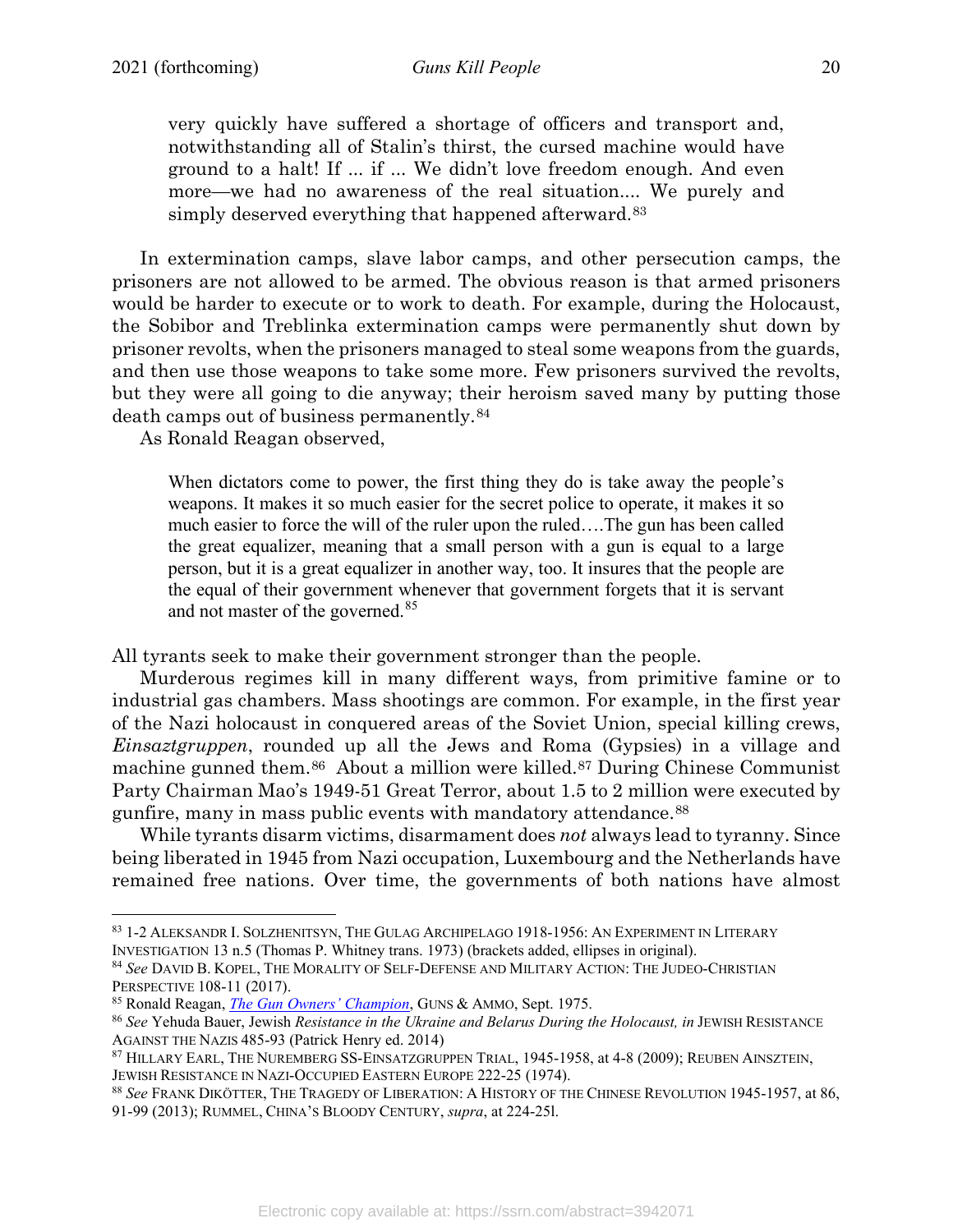completely disarmed the public. In the past 100 years, they were ruled by a genocidal totalitarian dictatorship for only 4. The disarmament in the two nations seems to presume that the next 100 years are guaranteed to be like the last 65.

## V. EFFICACY OF CITIZEN ARMS IN PREVENTING MASS MURDER

#### *A. Deterrence*

Regime change is difficult once a tyrant has taken power. So as an anti-tyranny tool, widespread citizen arms ownership works most effectively when it functions as a deterrent. "The power of the people is not when they strike, but when they keep in awe: it is when they can overthrow every thing, that they never need to move."[89](#page-20-0) In England, the very existence of a well-armed population during the reign of Henry VIII deterred the despotically-inclined king from pushing things so far as to cause a national uprising.[90](#page-20-1) During World War II, one reason there was no Holocaust in Switzerland was because the Swiss people were heavily armed in a very wellregulated militia.[91](#page-20-2) The very strong deterrent effect of armed victims is demonstrated by the consistent behavior of tyrants in waiting to start mass murder until the victims have been disarmed.

#### *B. Saving Lives Without Changing the Regime*

Sometimes people find themselves in a position where the possibility of deterrence is long past. Even after genocides and other mass murders have already begun, when victims obtain arms, they can save lives. As noted *supra*, the Nazi extermination camps of Sobibor and Treblinka were shut down forever because Jewish prisoners stole guns from the guards and led mass revolts.[92](#page-20-3) Persons who use arms against concentration camp guards or secret police are unlikely to survive, but they may save others—sometimes many others.

Although rebels usually lose, on occasion they prevail even under desperate circumstances. The Sudanese government's genocide campaign in the Nuba Mountains failed because well-trained defenders were better fighters than the government's militias.

Throughout the early 1990s, the Nuba SPLA [Sudan People's Liberation Army] was cut off from the world. There was no resupply: they had no vehicles, had no heavy weapons, and sometimes only had a handful of bullets each. There was no humanitarian presence in the SPLA-held areas at all. There was no news coverage.

<span id="page-20-0"></span><sup>89</sup> J.L. DE LOLME, THE CONSTITUTION OF ENGLAND 219 (John MacGregor ed., J. Cuthell 1853) (1775).

<span id="page-20-1"></span><sup>90</sup> *See* CHARLES OMAN, A HISTORY OF THE ART OF WAR IN THE SIXTEENTH CENTURY 288 (Greenhill 1999) (1937) ("More than once he had to restrain himself, when he discovered the general feelings of his subjects was against him. As the Pilgrimage of Grace showed, great bodies of malcontents might flare up in arms, and he had no sufficient military force to oppose them….").

<span id="page-20-2"></span><sup>91</sup> *See* STEPHEN P. HALBROOK, TARGET SWITZERLAND: SWISS ARMED NEUTRALITY IN WORLD WAR II (1998).

<span id="page-20-3"></span><sup>92</sup> Text at note *supra*.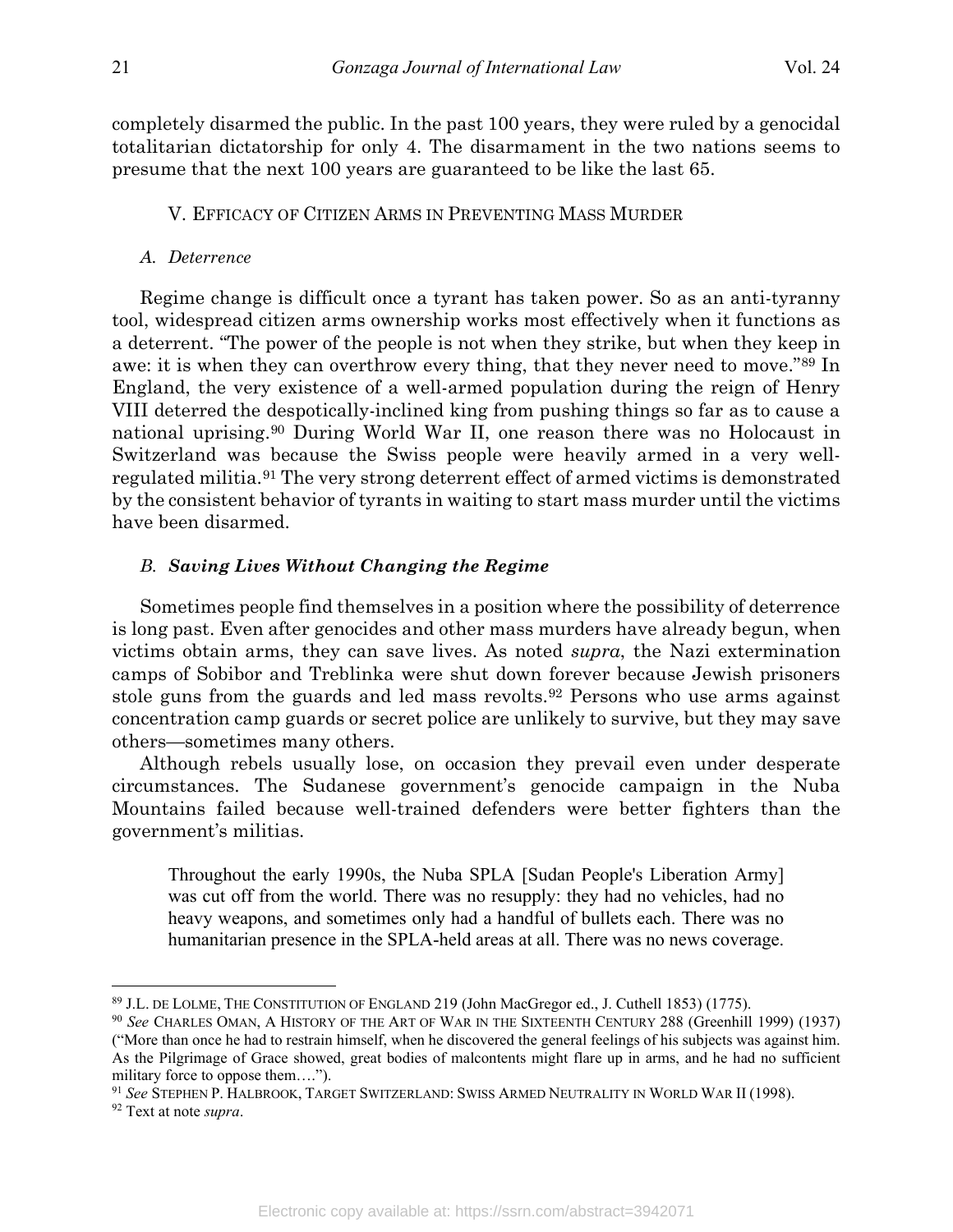Facing collective annihilation and with nothing but themselves to rely on, the Nuba people found the necessary determination and reserves of energy.[93](#page-21-0)

Although the Nuba lost territory, "a mountainous base area remained impregnable."[94](#page-21-1)

To the Sudanese example may be added several others, none of which had the capacity to effectuate regime change:

During World War I, the Ottoman Empire perpetrated genocide against Armenians, Assyrians, and other Christians in Turkey. Armed resistance made it possible for over 200,000 potential victims to escape to Russia. In fortified towns, monasteries, and other defensible positions, the besieged Christians often were starved out and killed. But sometimes the attackers retreated and a village survived.[95](#page-21-2)

During World War II in Eastern Europe, a single Jewish partisan unit, the Bielski Brothers, saved over a thousand Jews.<sup>[96](#page-21-3)</sup> Armed revolts in the cities, most famously the Warsaw Ghetto Uprising, didn't save the lives of the fighters. But they did show the world that the Jews were not just victims; they were allies fighting in the common cause against Hitler, and they deserved a share of the post-war settlement.[97](#page-21-4) There is a direct line between the Warsaw revolt and the 1948 establishment of the State of Israel—a state where the Jewish people are well-armed. From 1948 onward, Israel has defeated wars of Jewish extermination launched by nearby tyrants.

Tibet, after many years of self-government, was invaded and conquered by Communist China in 1951[.98](#page-21-5) Armed resistance began almost immediately, and greatly intensified after the communists announced a gun registration program, which was universally understood as a prelude to confiscation.<sup>[99](#page-21-6)</sup> By mid-1956, most of the land of Tibet had been liberated.[100](#page-21-7) Ultimately, China's overwhelming numerical superiority finally defeated the Tibetans.<sup>[101](#page-21-8)</sup> But in the meantime, tens of thousands of Tibetans escaped.[102](#page-21-9) Among them was the Dalai Lama.[103](#page-21-10) As refugees in India, the Tibetans kept their religion and culture alive, and have brought global attention to Tibet's rights of self-government against Chinese imperialism.[104](#page-21-11)

<span id="page-21-10"></span><sup>103</sup> *Id.* at 1909.

<span id="page-21-0"></span><sup>93</sup> Alex de Waal, *Sudan: Patterns of Violence and Imperfect Endings*, *in* HOW MASS ATROCITIES END: STUDIES FROM GUATEMALA, BURUNDI, INDONESIA, THE SUDANS, BOSNIA-HERZEGOVINA, AND IRAQ 121, 129-32 (Bridget Conley-Zilkic ed. 2016).

<span id="page-21-1"></span><sup>94</sup> *Id.*

<span id="page-21-3"></span><span id="page-21-2"></span><sup>95</sup> JOHNSON et al., *supra*, at online supp. 405-16, [http://firearmsregulation.org/www/WK\\_FRRP\\_2020\\_Ch14.pdf.](http://firearmsregulation.org/www/WK_FRRP_2020_Ch14.pdf) 96 *See* PETER DUFFY, THE BIELSKI BROTHERS 259, 265, 282 (2002)

<span id="page-21-4"></span><sup>97</sup> *See* ABRAM L. SACHAR, THE REDEMPTION OF THE UNWANTED: FROM THE LIBERATION OF THE DEATH CAMPS TO THE FOUNDING OF ISRAEL 54 (1983); William Zukerman, *The Revolt in the Warsaw Ghetto*, HARPER'S MAG., Sept. 1943 ("As the British press was the first to admit, the Jews now have a new and different claim for consideration, a claim not of passive victims, but of active allies and partners who have fought the common enemy."). <sup>98</sup> Kopel, *The Party Controls the Gun*, *supra*, at 453-55.

<span id="page-21-6"></span><span id="page-21-5"></span><sup>99</sup> *Id.* at 1893-95.

<span id="page-21-7"></span><sup>100</sup> *Id.* at 1895-96.

<span id="page-21-8"></span><sup>101</sup> *Id.* at 1910-11.

<span id="page-21-9"></span><sup>102</sup> *Id.* at.1914

<span id="page-21-11"></span><sup>104</sup> *Id.* at 1914-16.